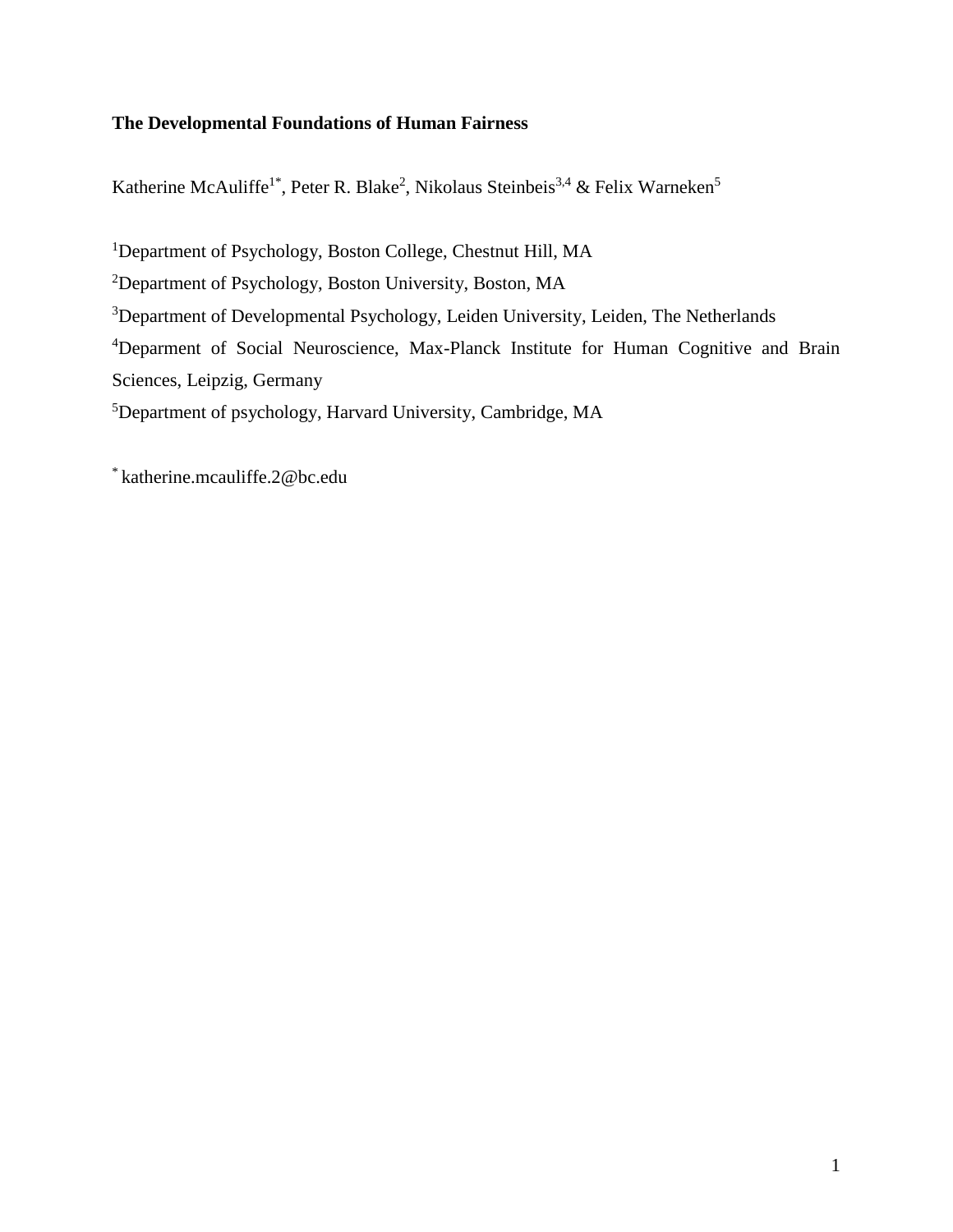## **Abstract**

New behavioral and neuroscientific evidence on the development of fairness behaviors in children demonstrates that the signatures of human fairness can be traced into childhood. Children make sacrifices for fairness (1) when they have less than others, (2) when others have been unfair and (3) when they have more than others. These latter two responses mark a critical departure from what is observed in other species because they enable fairness to be upheld even when doing so goes against self-interest. This new work can be fruitfully combined with insights from cognitive neuroscience to understand the mechanisms of developmental change.

### **Keywords**

Fairness, social development, cooperation, punishment, norm compliance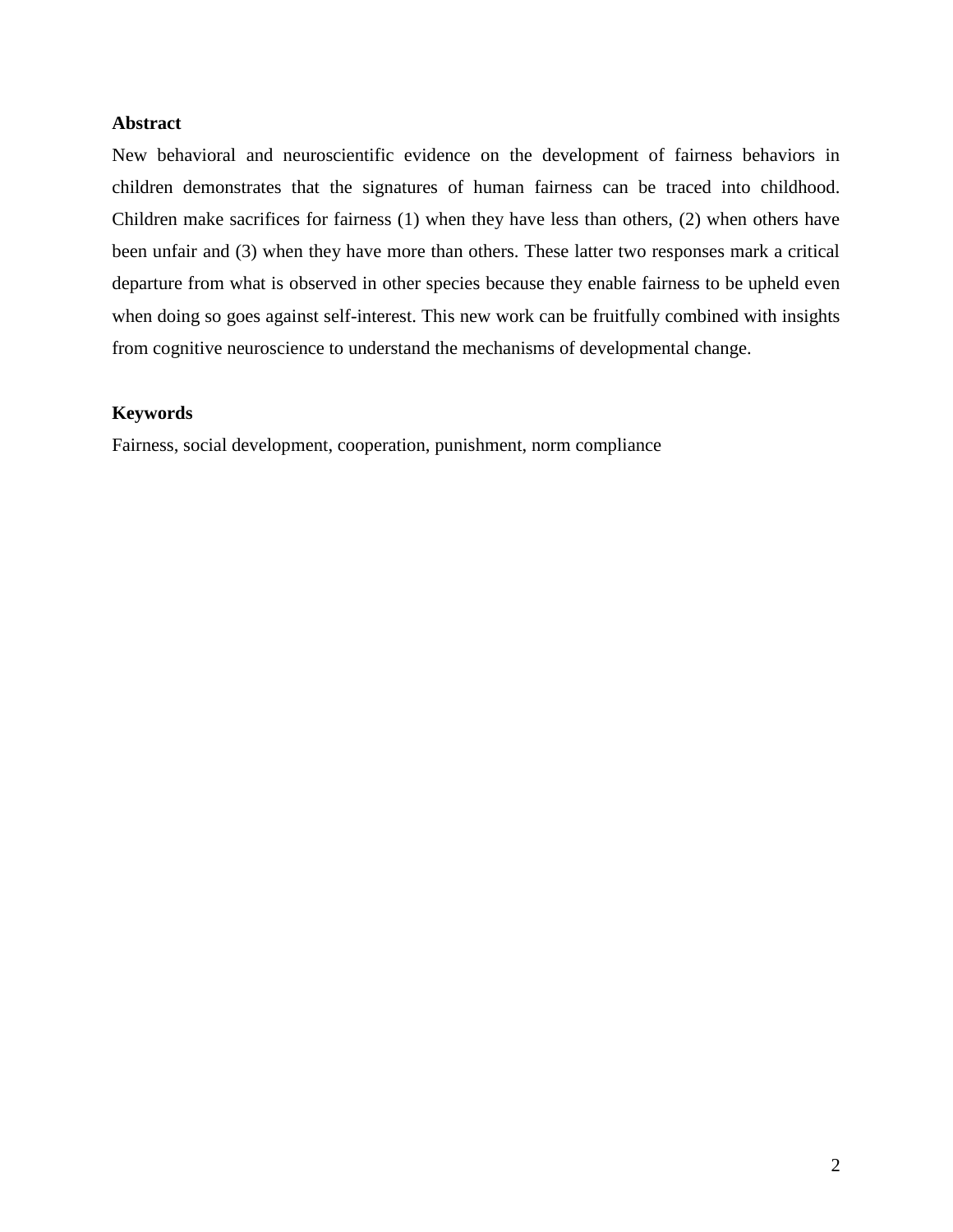#### **Introduction**

Fairness is a hallmark of our species' ability to maintain cooperative relationships with large numbers of unrelated—and often unfamiliar—others. However, there is much debate over the psychological foundations of this sense of fairness. Which aspects of fairness are engrained in our biology and which depend on learned social norms? What are the psychological mechanisms and motivations that give rise to human fairness? Why does fairness appear to drive decisions in some contexts but not others? To answer these questions, it is critical to understand how fairness emerges in child development, as studies of adults alone do not allow us to differentiate between psychological processes that are acquired through socialization and those that have deeper biological roots. Indeed, a complete understanding of any behavior requires a description of its developmental course and an examination of what causes behavioral change over the lifespan<sup>1-3</sup>.

Studies of child development can provide unique insight into the psychology of fairness in important ways: First, developmental data can help identify the aspects of fairness that are foundational and those that are more malleable. Second, charting how fairness behavior changes across development can shed light on the specific cognitive mechanisms that enable its emergence and expression. Finally, combining insights from development with work examining how fairness is instantiated at the neural level can help us understand the psychological foundations on which the human sense of fairness is built.

In this review, we appraise and integrate recent developmental and neuroscientific evidence on fairness. The resulting neuro-developmental perspective provides novel insights into the foundations of fairness in our species. First, we argue that the signatures of our uniquely human sense of fairness are present in childhood. We then summarize the current state of knowledge for neural mechanisms that support fairness and highlight recent work on the developmental neuroscience of fairness. Lastly, we identify key neural processes that change during childhood and propose how the developmental integration of these systems can explain the temporal emergence of the human sense of fairness.

## **The signatures of human fairness**

Fairness is a complex concept that is applied across many social contexts. A central focus for both theoretical and empirical work on fairness has been principles governing the allocation of resources, so-called distributive justice. Specifically, multiple experimental paradigms have been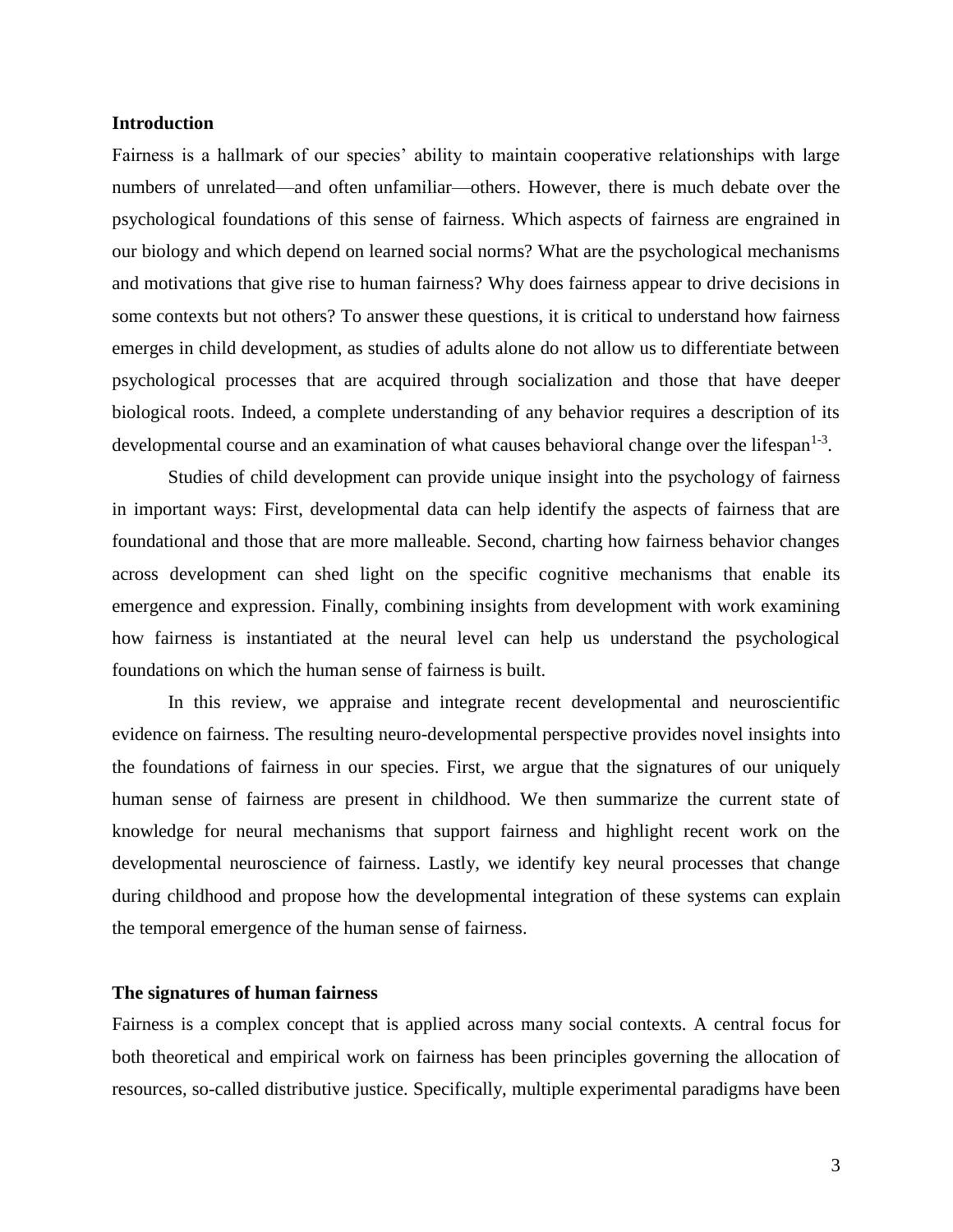developed to explore how both adults and children divide up valuable resources and respond to unequal resource allocations (e.g. Box 1). Equality acts as an objective benchmark in investigations of fairness<sup>4,5</sup> and provides a foundation for mature conceptions of fairness<sup>6.</sup> Understanding how people react to unequal distributions, all else equal (i.e., in the absence of richer contextual information like neediness and deservedness<sup>7</sup>), provides the key starting point for unlocking the psychology of fairness in humans. Indeed, this focus on equality as an objective benchmark of fairness has led to an explosion of studies across disciplines, including psychology, economics and anthropology<sup>8-10</sup>. In our review of children's developing fairness behavior we adopt this same focus on equality and, more specifically, on children's responses to unequal outcomes. Additionally, we identify the motivations and mechanisms that lead to equal outcomes across development.

One striking feature of adult fairness is that people are sometimes willing to pay a cost to avoid inequality. This has been shown in four main contexts (Fig 1). First, people pay to achieve equality when they receive less than others (*disadvantageous inequity aversion*<sup>8,9,11</sup>). Second, adults not only make sacrifices to be fair themselves, they also punish those who are unfair. This punishment comes in two forms, as *second-party punishment*, where the punisher has been directly affected by unfair behavior<sup>12,13</sup> and as *third-party punishment*, where the punisher witnesses unfairness happening to others but is not directly affected by  $it^{14,15}$ . Importantly, in both forms of punishment, the punisher punishes unfairness in others at personal cost or at least to no immediate personal benefit, thus overriding self-interest to enforce fairness. Finally, people reject unfair distributions even when they receive more than others (*advantageous inequity aversion*<sup>8,9,11</sup>), demonstrating costly conformity to a fairness norm.

We organize our review of children's emerging fairness behavior around these four signatures of human fairness. This structure is grounded in behavioral game theory<sup>10</sup> and provides a taxonomy for exploring children's decisions about fairness in four key contexts in which they must reconcile their own self-interest with a desire for fairness. This taxonomy also represents, we argue, a developmental progression that is relevant for theories of fairness. Most broadly, children show an aversion to receiving less than others first – a focus on unfairness to self – and only later engage in decisions that correct or prevent unfairness to others. Theoretically, this progression marks a key shift towards understanding fairness as a norm that should be enforced, an important marker of a uniquely human sense of fairness.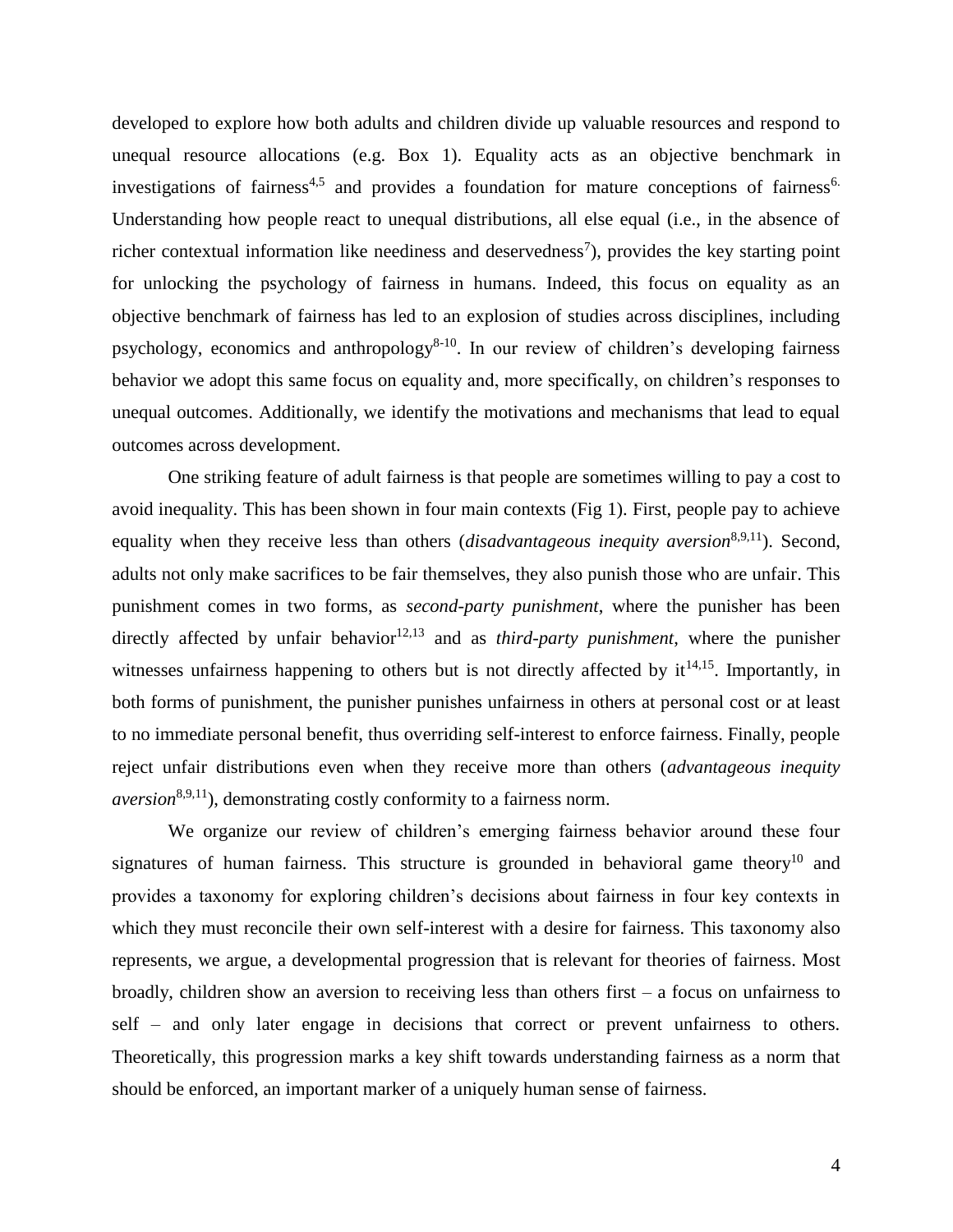------------------------------------------Fig 1 & Box 1 about here -------------------------------------------

Of the four contexts described above, only behavior broadly consistent with disadvantageous inequity aversion has been found in nonhuman species<sup>16-18</sup>. These data suggest that an aversion to getting less than others—or, at least, to getting less than you could be getting—has deep biological roots. However, there is no evidence that nonhuman animals enforce fairness through second- and third-party punishment<sup>19-21</sup> and virtually no evidence that they reject advantageous allocations to prevent others from getting less than them<sup>18</sup>. Punishment and advantageous inequity aversion thus constitute clear signatures of the uniquely human sense of fairness. These reactions mark a critical departure from what is observed outside of humans because they enable fairness norms to be upheld even when doing so is not motivated by selfinterest. In particular, the enforcement of norms by unaffected third parties is theorized to be a key means of stabilizing cooperative behavior in humans<sup>22</sup>. Sanctioning norm violators in this context depends on the belief that 'others *ought* to be fair generally' not just that 'others ought to be fair to me'. In thinking about the origins of this behavior, a critical question emerges: namely, when do children shift from being the ones sanctioned for fairness norm violations to the ones sanctioning others. The answer to this question bears on deep theoretical issues about the origins of cooperation in development and, in particular, the origins of the uniquely human desire to promote good behavior in others.

In recent years, research has begun to examine when, during development, children begin to respond negatively to unequal resource distributions and, critically, when they will pay to avoid them (Box 2). In what follows, we summarize evidence showing that the four signatures of human fairness behavior are present in childhood, with disadvantageous inequity aversion emerging early, a willingness to punish unfairness in others (second- and third-party punishment) emerging next and advantageous inequity aversion appearing last. We then ground this description of behavioral phenomena in a framework of potential neurocognitive mechanisms underlying the emergence of these fairness behaviors.

--------------------------------------------- Box 2 about here --------------------------------------------------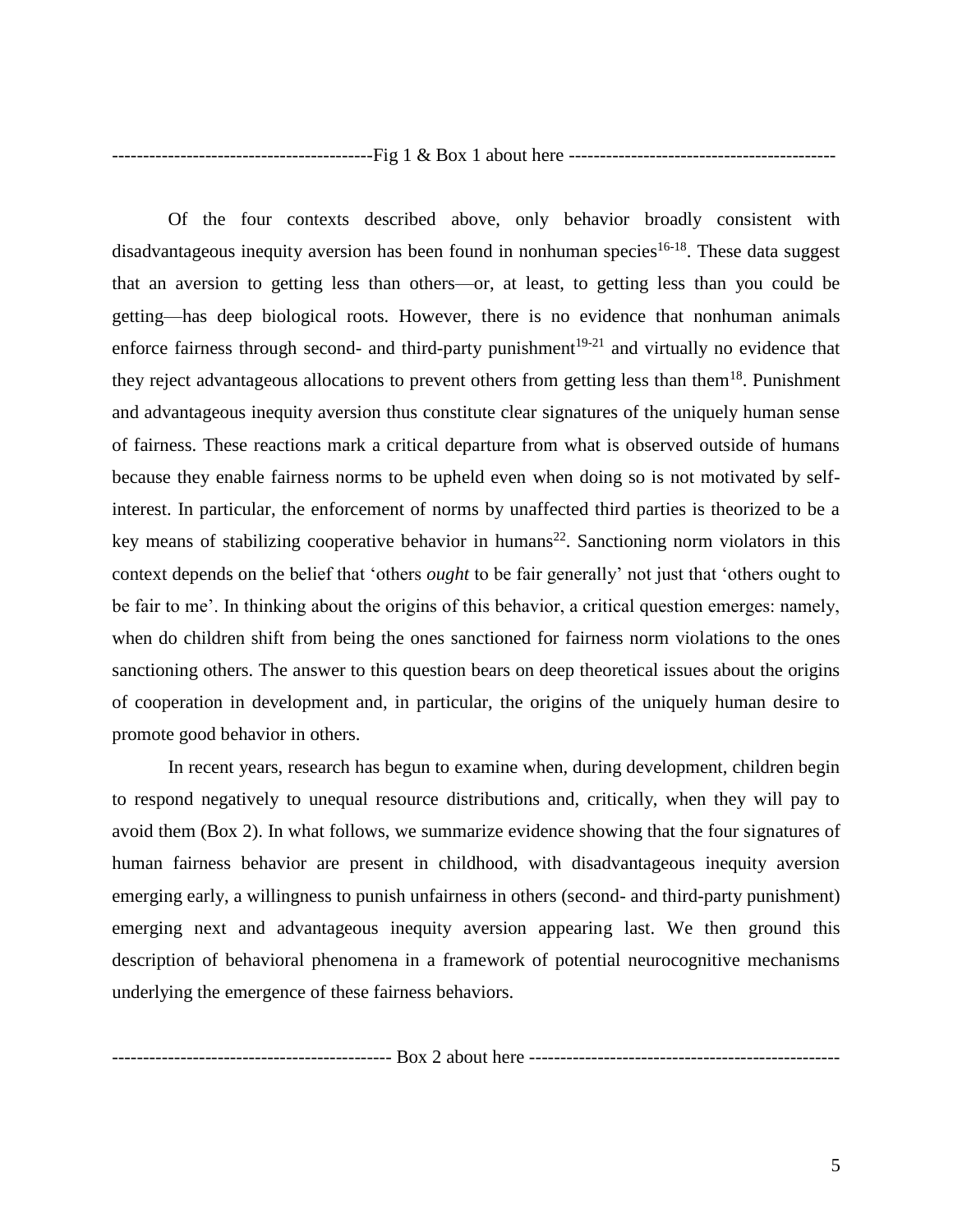#### **Children show the signatures of human fairness**

### *Children avoid getting less than others (disadvantageous inequity aversion)*

Several recent studies have found that infants are surprised when witnessing resources distributed unequally for no apparent reason<sup>23-19</sup>, and by three years of age children will state explicitly that equality is a norm that should be followed in distribution tasks $^{26}$ . However, when young children face inequality themselves, they are measurably upset at receiving less, but quite happy to receive more<sup>27</sup>. By four years of age, children will pay a cost to prevent a peer from getting more, showing the first signs of disadvantageous inequity aversion. In one task, the Inequity Game (Box 1), children could accept or reject different allocations of sweets<sup>28</sup> (Box 2). Children as young as four rejected allocations that placed them at a disadvantage relative to a peer, sacrificing a small amount of candy to prevent their partner from receiving more. Nevertheless, these rejections were not automatic – children took longer to make their decisions when facing a disadvantage compared to when they faced equal trials. This finding suggests that children experience a conflict between self-interest and fairness to the self when confronted with disadvantageous inequity. Results from the Inequity Game and other experimental paradigms show that children's aversion to disadvantageous outcomes tends to grow stronger with age<sup>28,29</sup>. Interestingly, recent evidence suggests that children are more tolerant of disadvantages when they create them themselves, a prosocial  $\arctan(30,31)$ .

Subsequent work has shown that disadvantageous inequity aversion is even observed in nonsocial contexts (i.e., when a child receives the lesser of two alternative payoffs), although the response is stronger in social situations when the larger payoff goes to a peer<sup>32</sup>. Additional work has shown that children's rejections of disadvantageous allocations are motivated by spite—the desire to deprive a peer of the better payoff<sup>33</sup>. Most recently, this task was conducted across seven societies to characterize cross-cultural variation in the development of disadvantageous inequity aversion. Results showed that children across all societies rejected disadvantageous allocations, providing evidence that disadvantageous inequity aversion may be a universal response in humans $^{34}$ .

*Children punish those who have been unfair to them (second-party punishment)*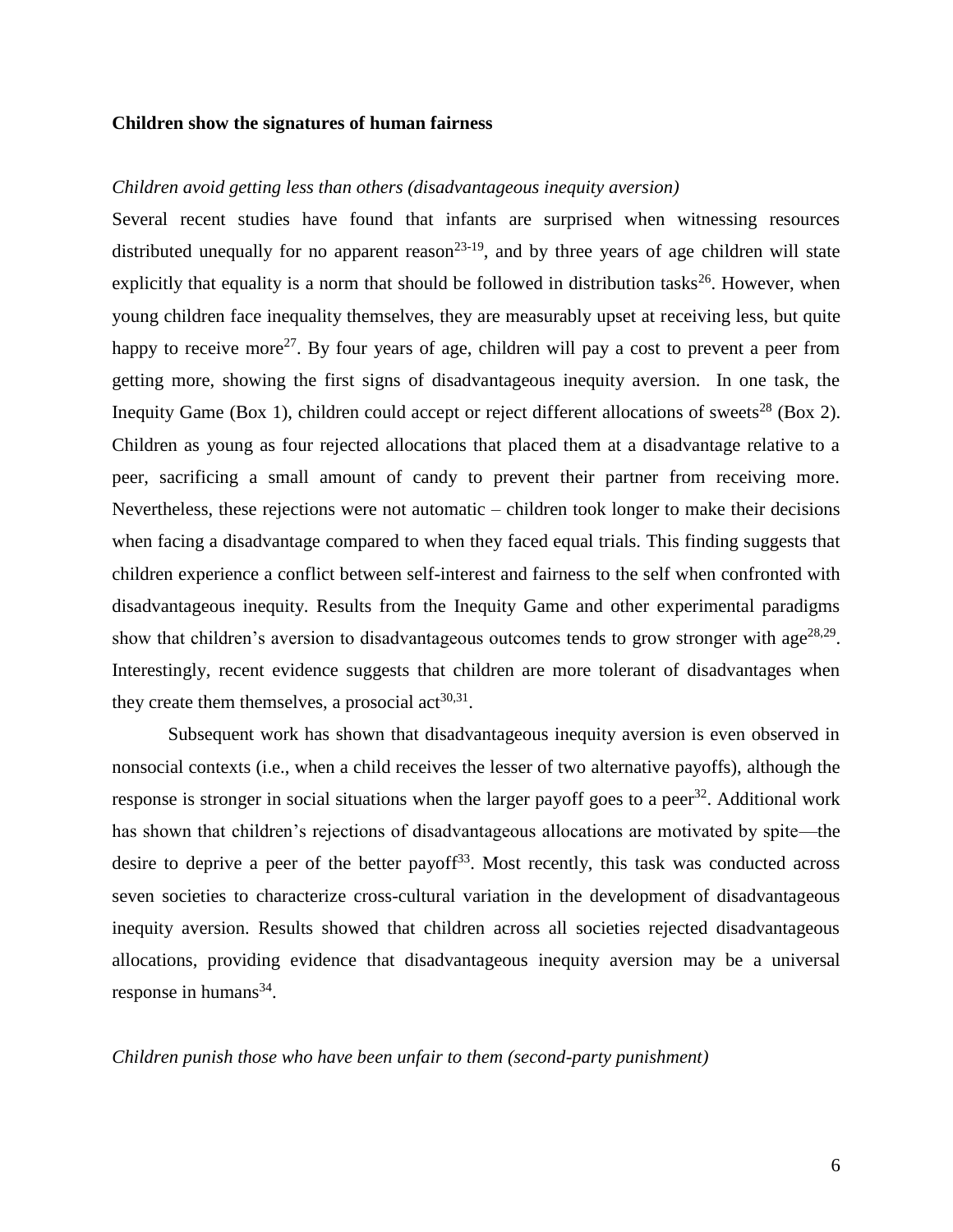While in the Inequity Game, children make decisions about pre-existing distributions, in bargaining tasks such as the Ultimatum Game (Box 1) these distributions are actual offers made by a peer. In this context, disadvantageous (selfish) offers can be viewed as an intentional slight and the responder has the opportunity to punish the proposer by rejecting all of the rewards. Research consistently shows that with age, children become more likely to reject unfair offers. While few studies have tested young children, existing studies show that children at the ages of 4-5 years tend to accept everything, even highly unfair offers<sup>35-37</sup>. By contrast, starting around 6-8 years of age, children begin to systematically reject unfair offers in which they would obtain less than half of the resource<sup>37-43</sup>, a response that becomes even stronger with age<sup>38,39,42,44-46 but see</sup> <sup>43</sup>. These studies point to important age-differences, with the first clear signs of children being willing to pay a cost to punish unfair treatment around 6-8 years of age.

When in the role of the proposer in the Ultimatum Game, older, but not younger children, make mostly fair offers, perhaps because they realize that the responder will not accept a disadvantageous proposal. To assess whether this change is truly strategic or represents a shift to more generous behavior, researchers have compared children's offers in Ultimatum Games with their offers in Dictator Games (Box 1). If children are able to anticipate that the recipient will punish them for unfair offers, they should offer the recipient significantly more in Ultimatum Games (where the recipient can punish) than Dictator Games (where the recipient has no such power). Studies show that in the age-range of 6 to 8 years, children offer significantly more as proposers in Ultimatum Games than in Dictator Games<sup>37,40,43-45</sup>. Few studies have tested younger children, but existing studies find that younger children do not offer significantly more in the Ultimatum Game than the Dictator Game<sup>36,37</sup>, suggesting that more strategic behavior emerges with age.

Taken together, both children's behavior as responders and proposers show that starting around 6 to 8 years of age, children engage in and expect second-party punishment: they will pay a cost to prevent unfair treatment towards themselves and anticipate that others will engage in this behavior as well.

#### *Children punish those who have been unfair to others (third-party punishment)*

Costly third-party punishment of unfairness requires that people combine a reaction to unfairness with a willingness to intervene against bad behavior, even when they are unaffected bystanders.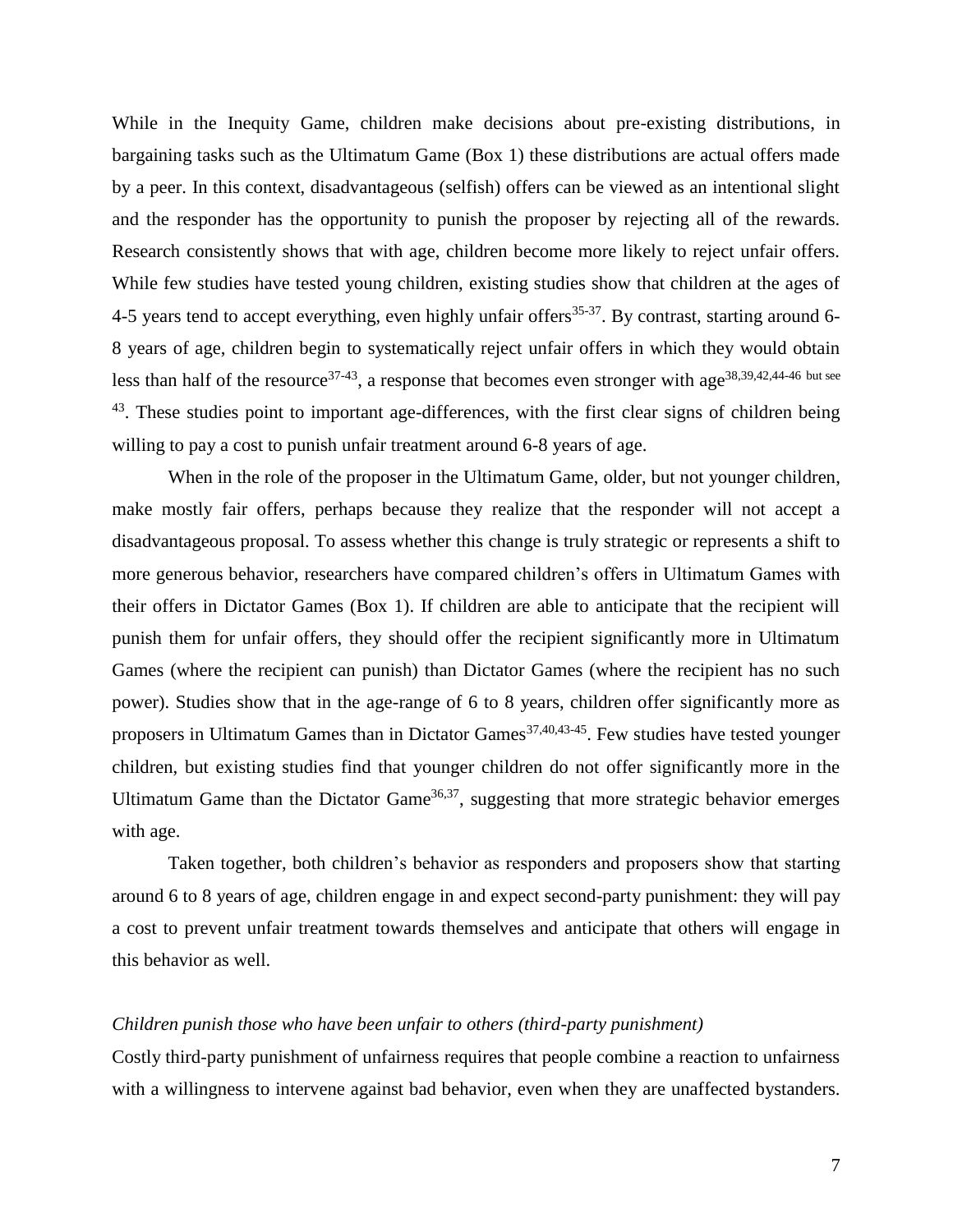Developmental data from infancy suggest that the building blocks for third-party punishment can be found early in ontogeny: infants and toddlers dislike antisocial agents who, for example, slam a box shut that another agent is trying to open and like individuals who punish these antisocial agents<sup>47,48</sup>. By mid-childhood, children will punish individuals for violating fairness norms, marking the emergence of costly third-party punishment<sup>38,49-51</sup>. For instance, when children are presented with scenarios in which they learned of a selfish child who had refused to share candies with a partner, six-year-olds will sacrifice their own resources to take candies away from the selfish individual<sup>49</sup>. Another study testing older children and adolescents showed that  $8-$ , 12and 15-year-olds punished others for unfair resource divisions, with the degree of punishment mapping onto the degree of unfairness<sup>38</sup>.

Children's incipient willingness to engage in third-party punishment is part of an important shift away from a myopic focus on promoting fairness for self to a more generalized focus on promoting fairness for others. This shift requires an integration of a willingness to punish at a cost to oneself with recognition of fairness as a norm that must be followed by all. Importantly, this behavior places children in a more active role as enforcers of cooperative norms. The emergence of costly third-party punishment in children suggests that the motivation and skills needed to promote cooperation in others are present in mid-childhood.

### *Children sometimes avoid getting more than others (advantageous inequity aversion)*

Although young children refuse inequity when they receive less than others, they seem perfectly willing— even eager— to receive more than others<sup>28,52</sup>. However, by 8 years of age children begin to reject advantageous allocations in the Inequity Game, incurring a relatively high cost to ensure that a peer does not receive less than them<sup>28,32,34</sup>. Children in this age group take longer to decide what to do when faced with an advantageous allocation compared to an equal allocation, indicating that children experience a conflict when faced with this decision<sup>28</sup>. Although the nature of the conflict is unclear, the large reward to oneself creates a tension between selfinterest and a desire either to enact fairness norms or, at least in public contexts like the Inequity Game, a desire to appear fair to the partner. Additionally, unlike rejections of disadvantageous inequality, which occur both in social and nonsocial contexts (i.e., when the child is not paired with a partner), children exclusively reject advantageous inequity when they are paired with a social partner, suggesting that advantageous inequity aversion is an inherently social response<sup>32</sup>.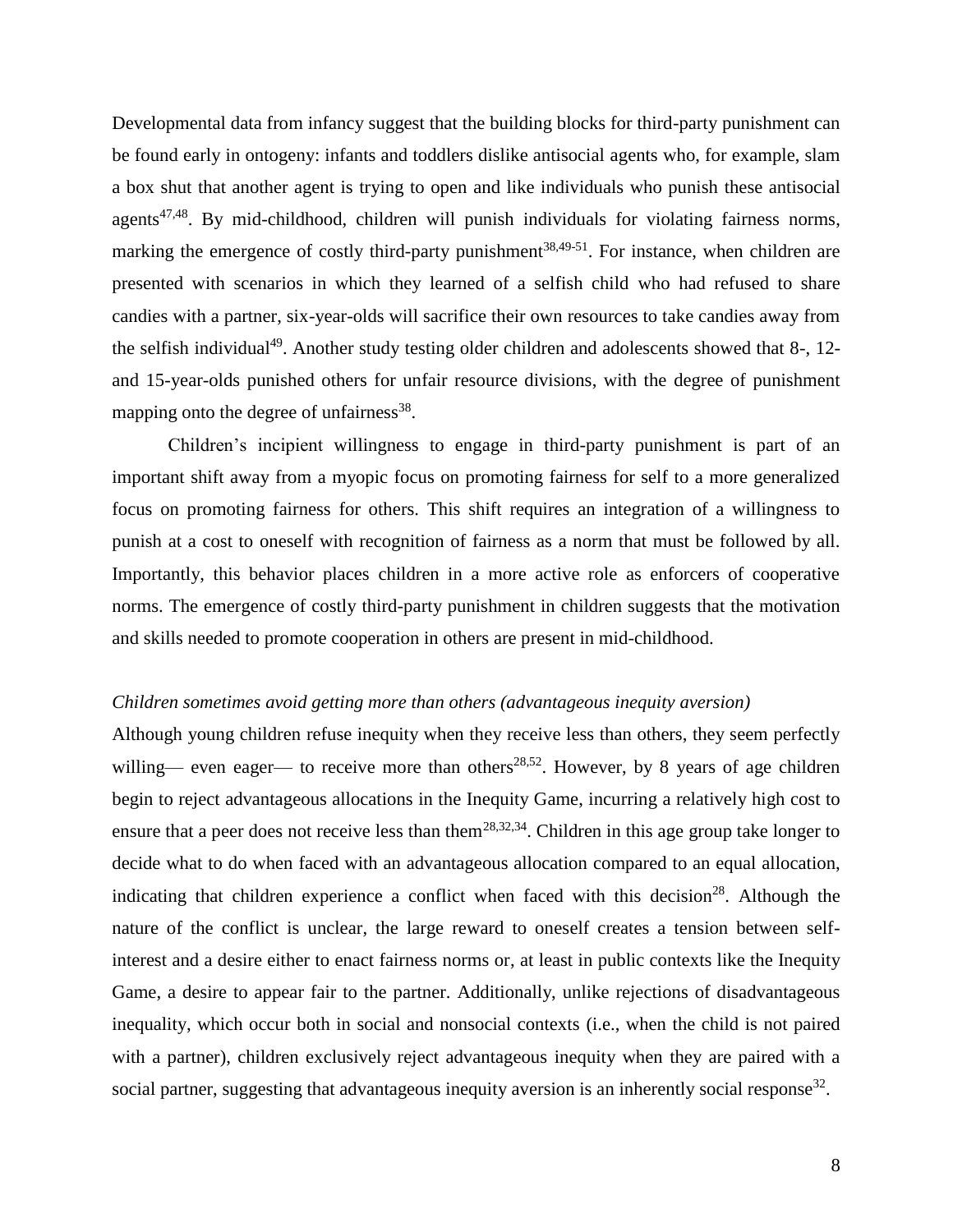Other experimental paradigms have found a similar shift at this age in which children now pay a cost to reduce their advantage over others<sup>29,53</sup>. Interestingly, one recent cross-cultural study suggests that this behavior may not be universal during childhood<sup>34</sup>. Experiments with the Inequity Game found advantageous inequity aversion in late childhood in the US, Canada and Uganda, but not in India, Mexico, Peru and Senegal. This study offers further evidence that advantageous inequity aversion is tied to local norms of fairness and expectations of child behavior that vary by culture.

These findings show that an important developmental shift occurs in late childhood: namely, a focus on ensuring that *I get treated well* is matched by a desire to ensure that *others also get treated well*, resulting in a more generalized preference for fairness. Existing crosscultural comparisons suggest that the exact time at which this developmental shift occurs may vary, perhaps due to the acquisition of local norms.

#### *Synthesis of the emergence of fairness behaviors in children*

Children show the signatures of our uniquely human sense of fairness: not only do they react to unfairness when they get less than others, they also reject unfairness when it is advantageous and pay to punish others for unfair behavior. These data paint an interesting picture with regards to the time course of changes in fairness related behaviors, with concerns for fairness to self emerging first, a willingness to punish unfairness in others emerging next and, finally, a willingness to reject advantageous unfairness emerging last (Fig. 2). This trajectory provides a clear example of why developmental studies are so useful: they demonstrate that these behaviors are dissociated across development, despite appearing to be united in adulthood. In doing so, this evidence provides a theoretical motivation for considering potentially distinct neural mechanisms that underlie these behaviors. In the next section, we review evidence for the cognitive and neural mechanisms that underlie fairness behaviors in children. We suggest candidate neurocognitive processes that may help shift children from an early-emerging self-regarding form of fairness to a later-emerging willingness to both conform to and enforce fairness norms even at cost to the self.

----------------------------------------------- Fig 2 about here ------------------------------------------------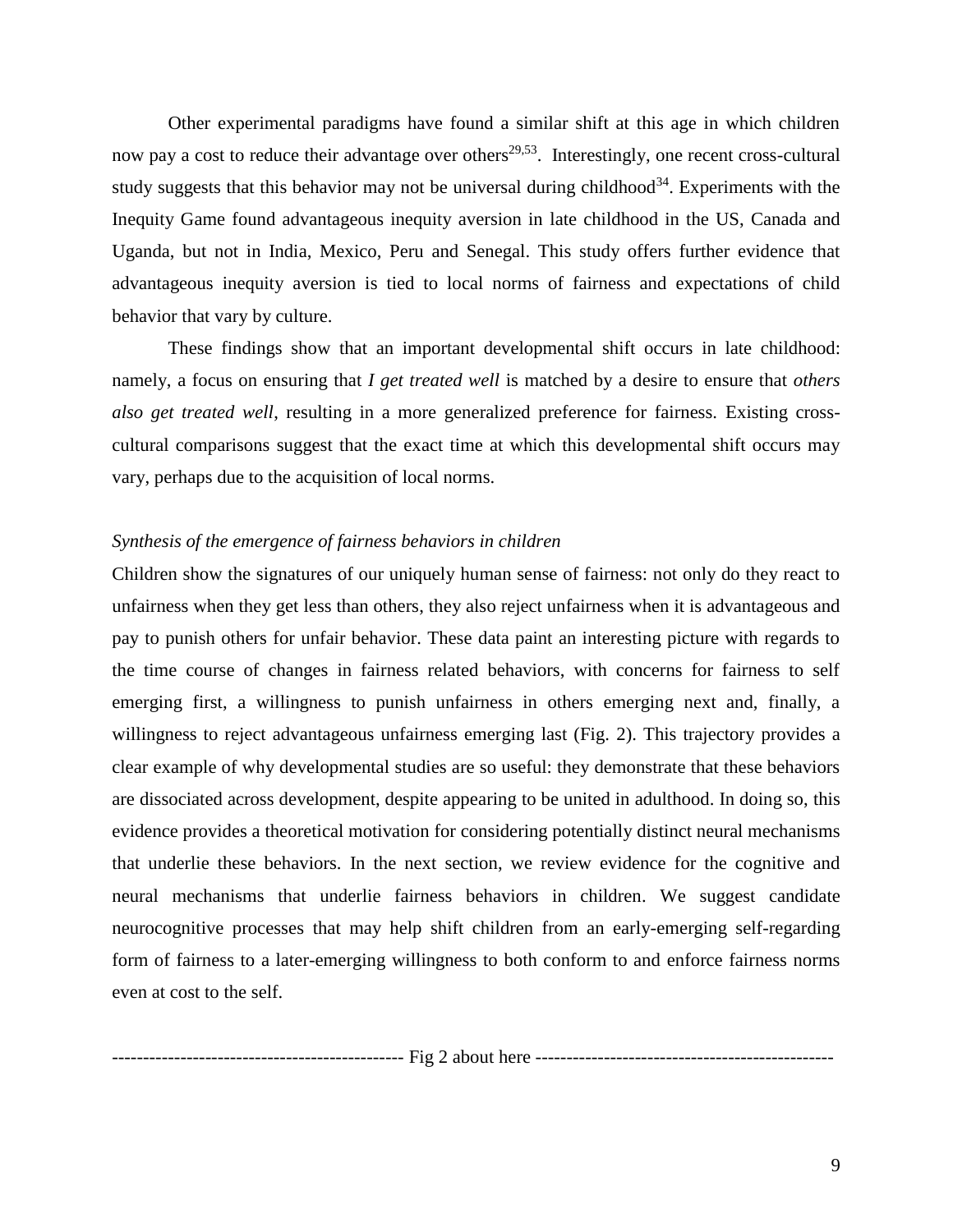#### **Mechanisms supporting the emergence of fairness in humans**

Although few developmental studies exist on neurocognitive mechanisms of fairness specifically, much is known about brain development more generally (Box 3). Further, research on neurocognitive mechanisms of fairness in adults can inform our understanding of what neural changes are required to reach a mature sense of fairness. In this section, we highlight the role of neurocognitive mechanisms—both common and unique—for each of our four signature fairness behaviors.

----------------------------------------------- Box 3 about here ------------------------------------------------

### *Shared components of fairness*

The four signatures of human fairness vary along different psychological dimensions but also have certain key elements in common. Children must first engage in social comparison to note the difference in quantities allocated between players and then judge the difference to be unfair or undesirable. While this ability appears to be in place already in infancy<sup>23-25</sup>, it does not in and of itself explain the emergence of fair behaviors. A critical aspect of fair behavior is the willingness to incur a cost to create equality. Such costs create a conflict between self-interest and a fair outcome. Resolving this conflict and implementing the fair outcome thus also requires behavioral control. It is well documented that behavioral control improves considerably throughout childhood, becoming increasingly proactive, flexible and self-guided<sup>54,55</sup>. Behavioral control therefore constitutes a primary candidate to account for developmental shifts in fairness behaviors as the costs to create fair outcomes increase.

Research on neurocognitive mechanisms of behavioral responses to unfairness in adults has identified a network of brain regions that is activated during fairness decisions. These regions can be tied to the cognitive processes shared across the fairness behaviors and includes the anterior insula, the anterior cingulate cortex (ACC), ventromedial prefrontal cortex (VMPFC) as well as dorsal- and ventrolateral prefrontal cortices (VLPFC and DLPFC, respectively) and striatal brain regions<sup>56-58</sup> (see Fig 3). In the context of fair decisions, these brain regions subserve specific functions, such as social comparison (i.e. ventral striatum), sensitivity to fairness and emotional responses to inequality (e.g. anterior insula), conflict between following norms and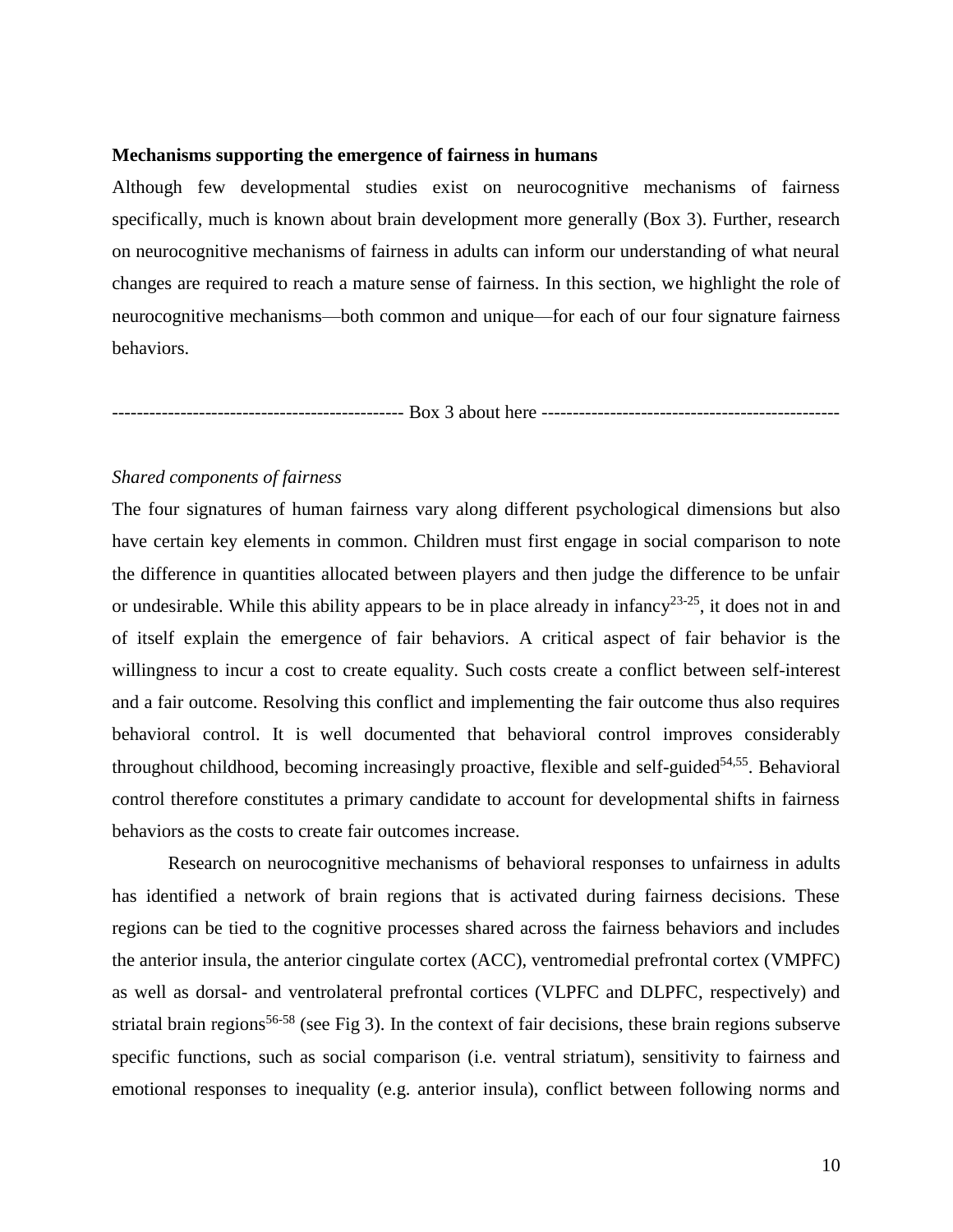one's own desires (i.e. ACC), complying with social norms (i.e. DLPFC) and implementing fair decisions (i.e.VMPFC). Thus, fairness behaviors are undergirded by a whole network of brain regions, supporting a multitude of cognitive and affective processes that interact with one another to bring about fair decisions<sup>57-59</sup>. This outline of the neural systems involved provides a starting point for identifying the role of specific mechanisms needed to implement the four signature fairness behaviors and how they change with age.

----------------------------------------------- Fig 3 about here ------------------------------------------------

### *Creating fairness for myself: negative emotions of anger, envy and spite*

Developmental studies report that preschool children display negative emotional reactions when they receive less than a peer<sup>27</sup>. Additionally, the subjective experience of envy has been shown to relate to disadvantageous inequity aversion in children as young as 6 years<sup>60</sup>. Other work suggests that disadvantageous inequity aversion in children is motivated by spite, since children only reject a small reward when doing so will reduce the partner's larger reward<sup>33</sup>. Having less than others thus elicits a negative emotional state, which drives the response to reject such divisions. This links well with findings in adults, where activity of the amygdala, a brain region implicated in various emotional states<sup>61</sup>, particularly negative ones<sup>62,63</sup>, correlated positively with subjects' willingness to reduce others' outcomes to create equality<sup>64</sup>. The experience of negative emotions is thus a key component for the emergence of disadvantageous inequity aversion and second-party punishment, the earliest developmental signatures of fairness. Importantly, however, these aspects of fairness are still quite limited, as they focus on fairness towards oneself.

#### *Self interest vs. fairness: conflict resolution, behavioral control and social norm compliance*

Creating fairness entails incurring a cost, which in turn creates a conflict with self-interest. Evidence of such a conflict can be detected in children's reaction times. For instance, in the Inequity Game (see Box 2), children of all ages take longer to decide when faced with disadvantageous inequity than equity.

Resolving the conflict between self-interest and fairness can by achieved by complying to social norms, which requires behavioral control. Such conflict is evident in all four signatures of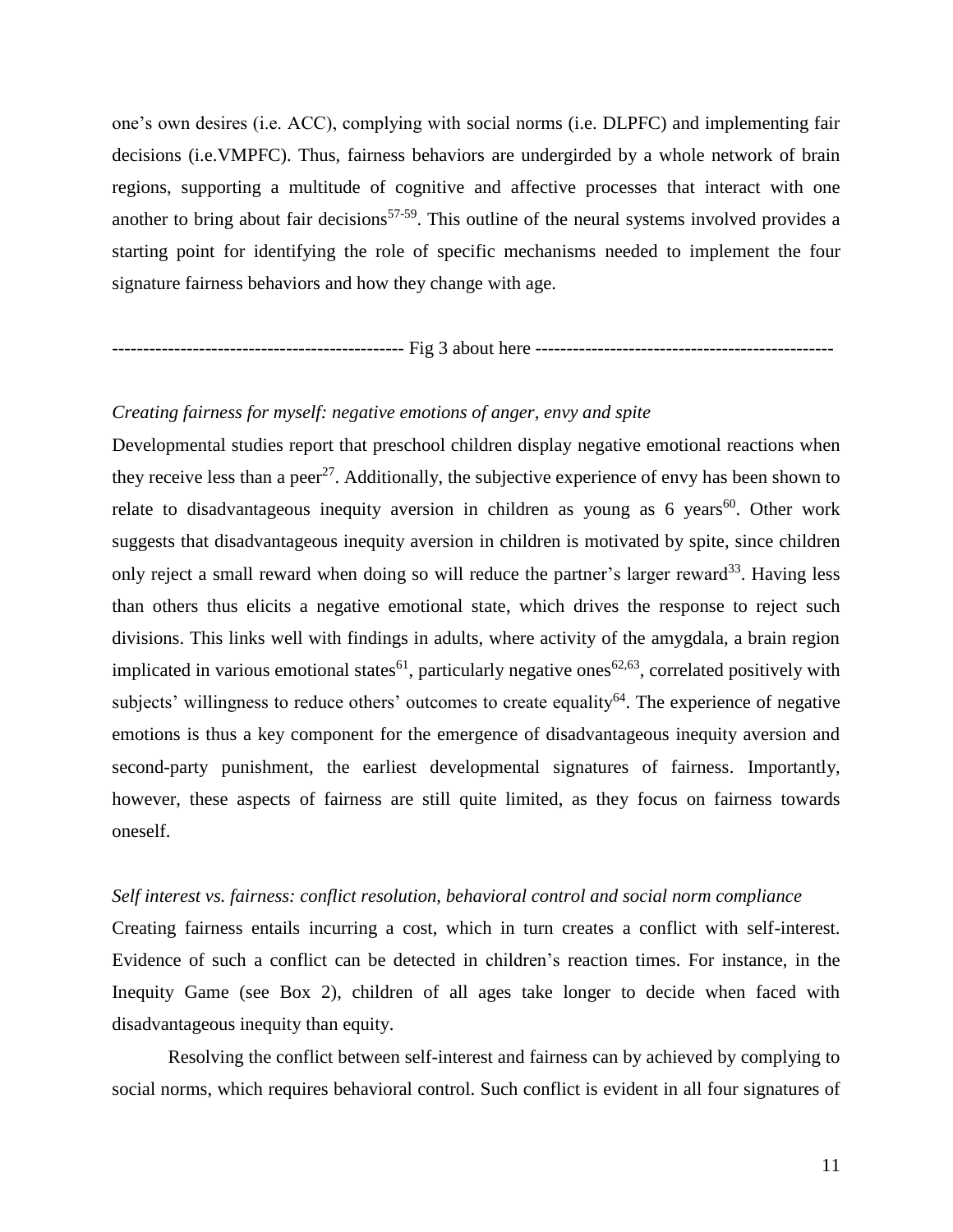human fairness. However, the neural mechanisms of conflict resolution and, more importantly, behavioral control and social norm compliance have been most extensively investigated in the context of punishing others' fairness violations. Several studies in adults report a consistently activated system of brain regions implicated in resolving conflicts during both second-party<sup>58,65-</sup>  $67$  and third-party punishment tasks<sup>57,68-70</sup>. In addition to the anterior insula, this network includes the ACC and the DLPFC. Activity of the ACC is considered to reflect conflict detection and resolution<sup>71</sup> and, in the context of punishing fairness violations, is argued to reflect the conflict between self-interest and restoring fairness<sup>66</sup>.

Both, fMRI studies and studies using non-invasive brain stimulation such as transcranial magnetic stimulation (TMS) and direct current stimulation (tDCS) suggest that activity of both DLPFC and VMPFC is crucial for social norm compliance<sup>66,72-76</sup>. These findings suggest that DLPFC is critical in implementing norm-related behavior by means of exerting a modulating effect on VMPFC, a brain region implicated in integrating costs and benefits of multiple decision options<sup>74</sup>. Such an interpretation of DLPFC is supported by studies of the neurocognitive underpinnings of other types of norm violations (i.e. criminal acts) in a third-party context, which also suggest that DLPFC is involved in norm enforcement $^{77,78}$ .

The development of behavioral control has been shown to explain the emergence of punishing norm violations. For instance, in one study, 6-year-olds claimed that they would reject an unfair offer when asked hypothetically, yet when faced with real situations they accepted such offers readily<sup>44</sup>. This stands in contrast to older children who do as they say more often. Such a developmental dissociation between judgments of fairness and actual behavior has been found in other contexts as well. Most notably, in Dictator Games children as young as 3 years recognize an equal split as a norm but keep more for themselves, suggesting that young children do not view fairness norms as obligatory<sup>26</sup>. By about 6-8 years of age, children are more likely to follow the stated norm in this task, but compliance with the norm appears linked to behavioral control at least through 12 years of age<sup>79</sup>. Finally, a recent study provides direct evidence for the role of developmental changes in DLPFC and associated behavioral control in accounting for changes in social norm compliance. Proposer offers in the Ultimatum Game compared to the Dictator Game in children aged 7 to 13 years were strongly correlated with behavioral control, and in turn supported by both function and structure of the left  $DLPFC^{44}$ . Behavioral control is thus likely to be an important mechanism that supports the emergence of norm compliance required for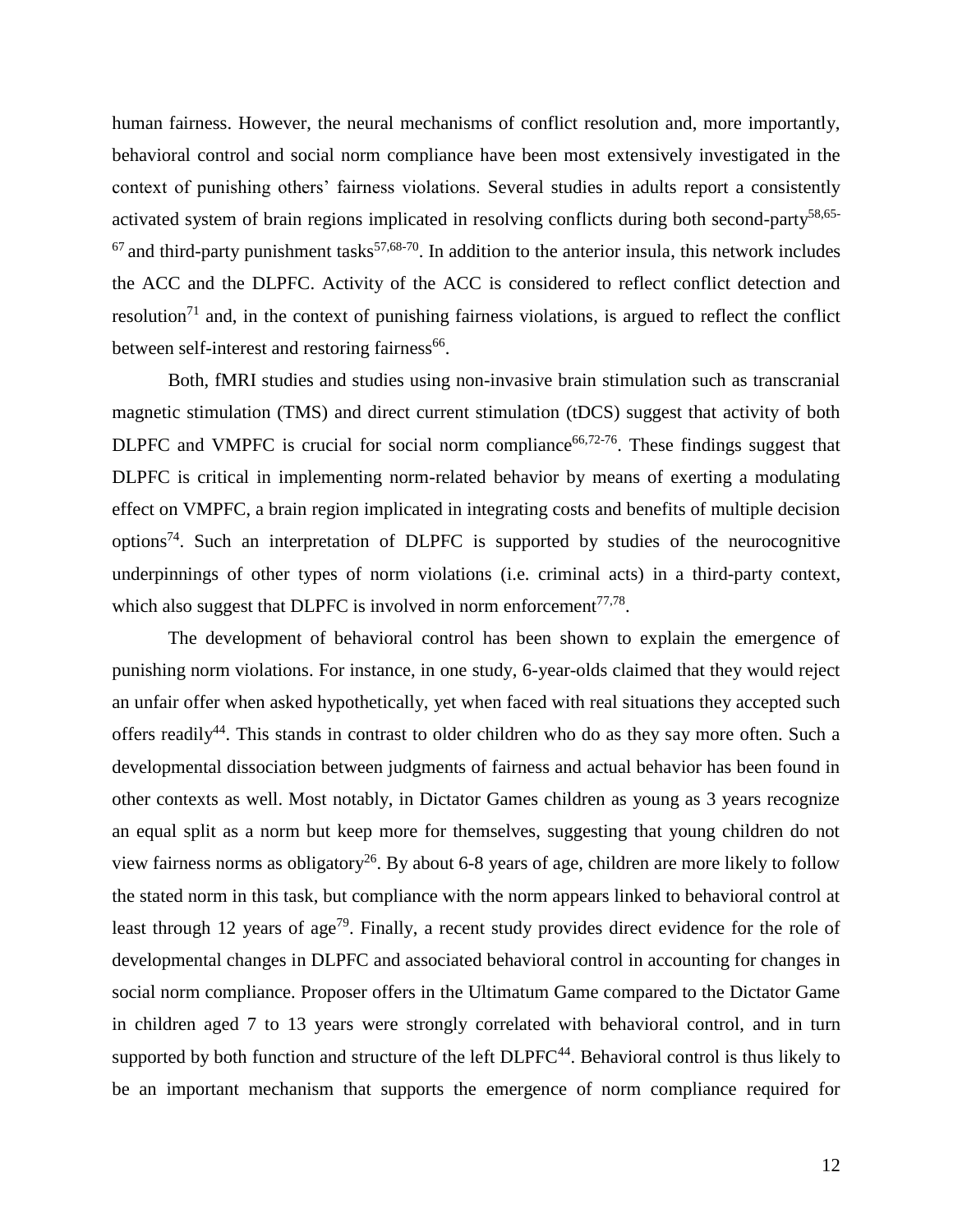punishment of norm violations.

Behavioral control is also required when rejecting advantageous distributions, given that a relatively large sum is sacrificed for the sake of equality. Notably, once advantageous inequity aversion emerges around 8 years of age, children take longer to make their decisions suggesting a conflict between self-interest and norm compliance<sup>28</sup>. Sacrificing an advantage and resolving this conflict in favor of norm compliance depends on an improvement or shift in the quality of behavioral control. One such developmental shift is that behavioral control becomes increasingly more proactive, flexible and internalized<sup>54</sup>. This leads to the hypothesis that as behavioral control increases, fairness norms will be followed in a wider set of contexts and also applied not just to others but also to oneself<sup>80</sup>. An incipient line of support for this hypothesis comes from the development of advantageous inequity aversion in late childhood, where a cost is imposed on *oneself* as opposed to others to create equality.

### *Creating fairness for others: the increasing value of fair outcomes*

Finally, it is necessary to consider the mechanisms that allow children to incur costs on behalf of another, as is the case both in third-party punishment and in rejections of advantageous distributions. In addition to an increased ability to comply with norms, we argue that this shift can be partially explained by an increasing value on fair outcomes *per se*. This is evidenced by children around 8 years of age who in some countries show clear signs of advantageous inequity aversion and also explicitly claim that they do so because it did not *seem fair* to have more than someone else<sup>28</sup>. The anterior insula has long been noted to be particularly sensitive to fairness violations<sup>65</sup>. It has also been implicated in responding to the emotional experiences of others<sup>81</sup> and thus constitutes a region highly suited to respond to others falling victim to fairness violations<sup>82,83</sup>. It is therefore noteworthy that, in adults, both in the context of third-party punishment as well as advantageous inequity aversion, the anterior insula plays a critical role, particularly with regards to its connectivity to other brain regions, such as the striatum and the  $VMPFC<sup>57,64,70</sup>$ . We propose that studying the developmental changes in the functional recruitment and integration of the anterior insula into the neural circuitry underlying fairness behaviors is a promising avenue to explaining the emergence and development of fairness in childhood.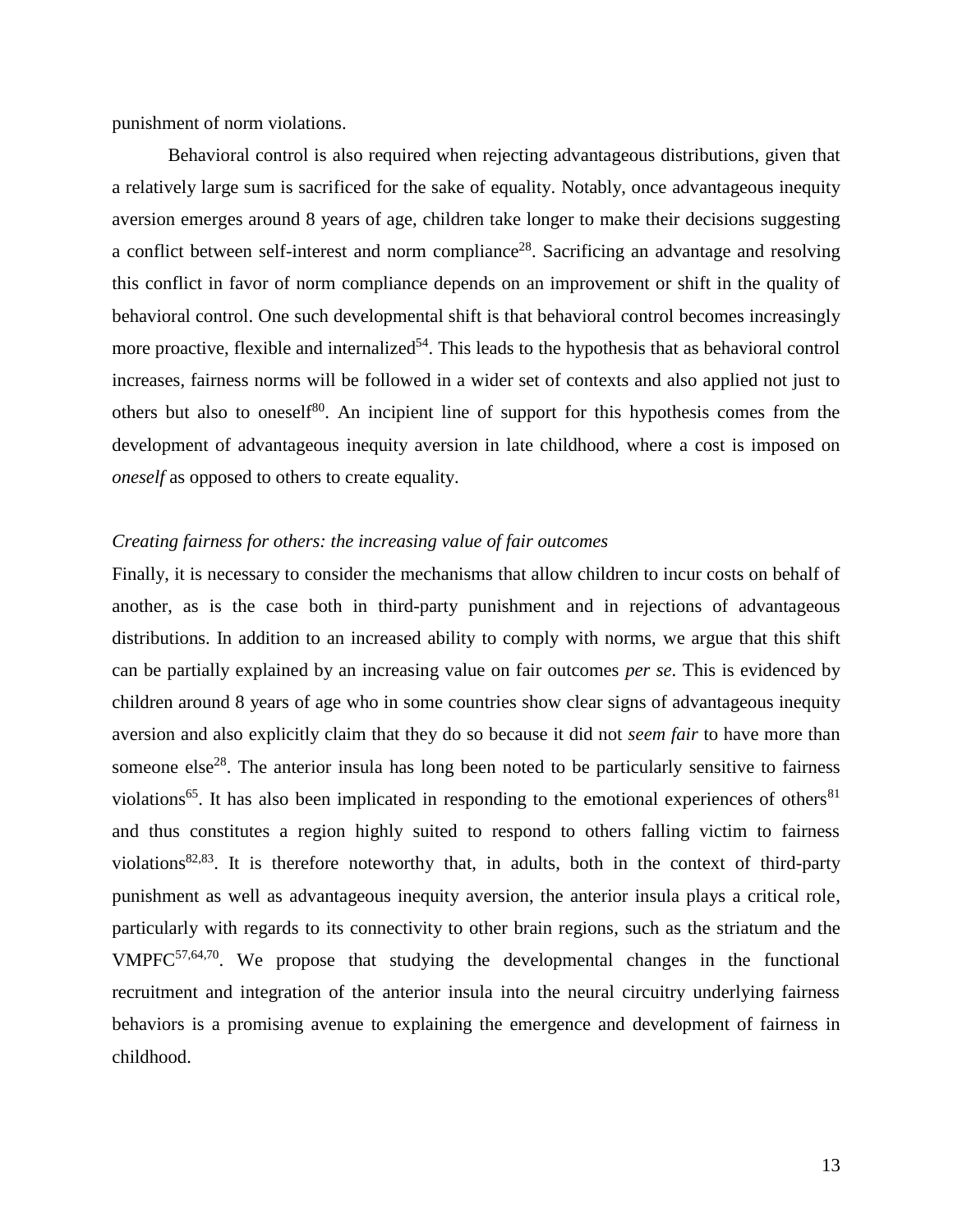#### *Synthesis of the mechanisms supporting the emergence of fairness behaviors in children*

In sum, a set of circumscribed mechanisms supports the emergence of distinct signatures of human fairness (Fig 4). When taken together with behavioral evidence, neural data begin to paint a more complete picture of the emergence of fairness in childhood and provide critical insight into the mechanisms that support its emergence. Strikingly, the dissociation between disadvantageous and advantageous inequity aversion observed across development is mirrored by unique supporting mechanisms. To synthesize what we know so far: First, the appearance of disadvantageous inequity aversion is driven by envious motives of not wanting to have less than others. Second, punishment of unfairness in others appears to occur as a function of increased behavioral control, which supports norm compliance. Finally, since incurring costs to forgo an unfair advantage and punishing on behalf of others seem to rely on a heightened sense of fairness, we propose that both behaviors are likely to be coded, at least in part, in the insula. Based on adult data, connectivity between the insula, striatum and VMPFC appears to be a critical neural mechanism for both advantageous inequity aversion and third-party punishment. Connectivity between distinct neural systems (Box 3) is a protracted developmental process. This may help explain why advantageous inequity aversion, which we hypothesize to be reliant on this mechanism, emerges later in development. However, before putting too much weight on this claim, it is important to test this hypothesis with developmental samples.

----------------------------------------------- Fig 4 about here ------------------------------------------------

### **Conclusions and Future directions**

The evidence reviewed here offers an exciting look at the emergence of fairness behavior in human ontogeny and the mechanisms supporting it. However, our working definition of fairness is admittedly a lean one: namely, costly responses to unequal resource distributions. Of course, fairness judgments and behaviors are not restricted to these cases and an important direction for future work is to understand how children make decisions about other forms of fairness such as procedural<sup>84</sup> and retributive justice<sup>85</sup>. Additionally, we know that a suite of factors influences fairness behavior in adults and children, including reputational concerns<sup>86</sup>, perspective taking<sup>87</sup>, in-group favoritism<sup>51</sup>, as well as cues of deservedness such as merit<sup>88</sup> and need<sup>7</sup>. Integrating evidence about the extent to which these factors affect fairness behavior with burgeoning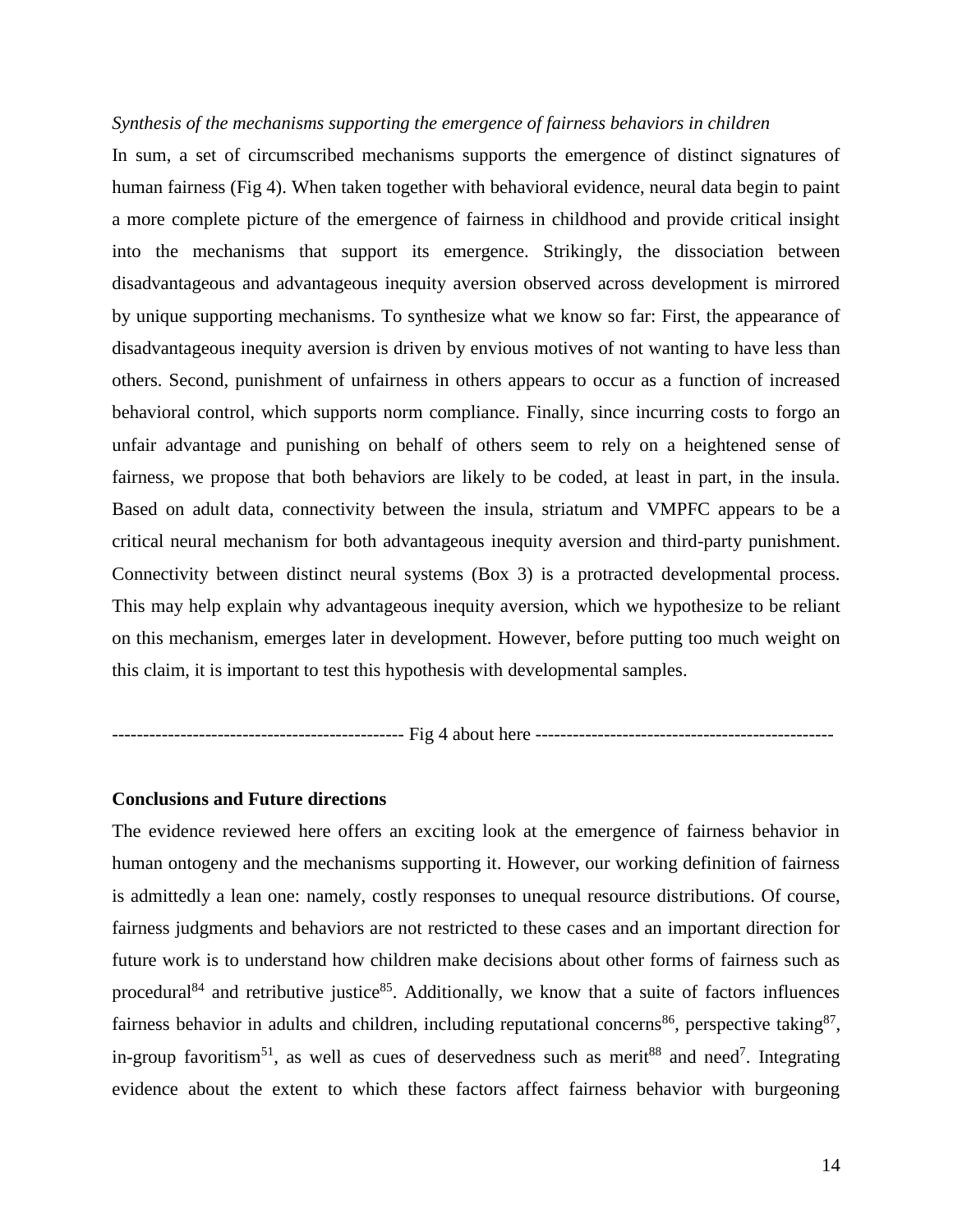neuroscientific data on these same aspects of human cognition (e.g. reputation<sup>89</sup>, perspective taking<sup>90</sup> and parochialism<sup>91</sup>) is an exciting avenue for future work. Moreover, we know little about the extent to which inter-individual variation in different aspects of children's developing cognition (e.g. perspective-taking, numerical knowledge, working memory) influences children's fairness behavior. Characterizing influences on fairness at the individual level will provide detailed insight into the cognitive mechanisms that support its development.

The human sense of fairness has its roots in ontogeny, yet shows striking developmental changes with age. In early childhood, children avoid having less than others (disadvantageous inequity aversion), by mid-childhood they punish unfairness in both second- and third-party contexts and by late-childhood they avoid having more than others (advantageous inequity aversion). Recent neuroscientific evidence offers possible explanations for these changes. Specifically, improvements in behavioral control and a growing value placed on fair outcomes may help explain how children shift from a seemingly myopic focus on ensuring fairness for self towards a more generalized sense of fairness which entails the costly enforcement of and compliance to fairness norms. More broadly we argue that the integration of evidence from developmental psychology and cognitive neuroscience can offer fundamental insights into the mechanisms supporting the human sense of fairness.

### **Acknowledgements**

We would like to thank Joshua Greene, Berna Güroğlu, Daria Knoch, Leah Somerville, Liane Young and two anonymous reviewers for their feedback on this review. NS is supported by an Early Career Research Fellowship from the Jacobs Foundation. FW is supported by an NSF Career grant.

### **Competing financial interest**

The authors declare no competing financial interests.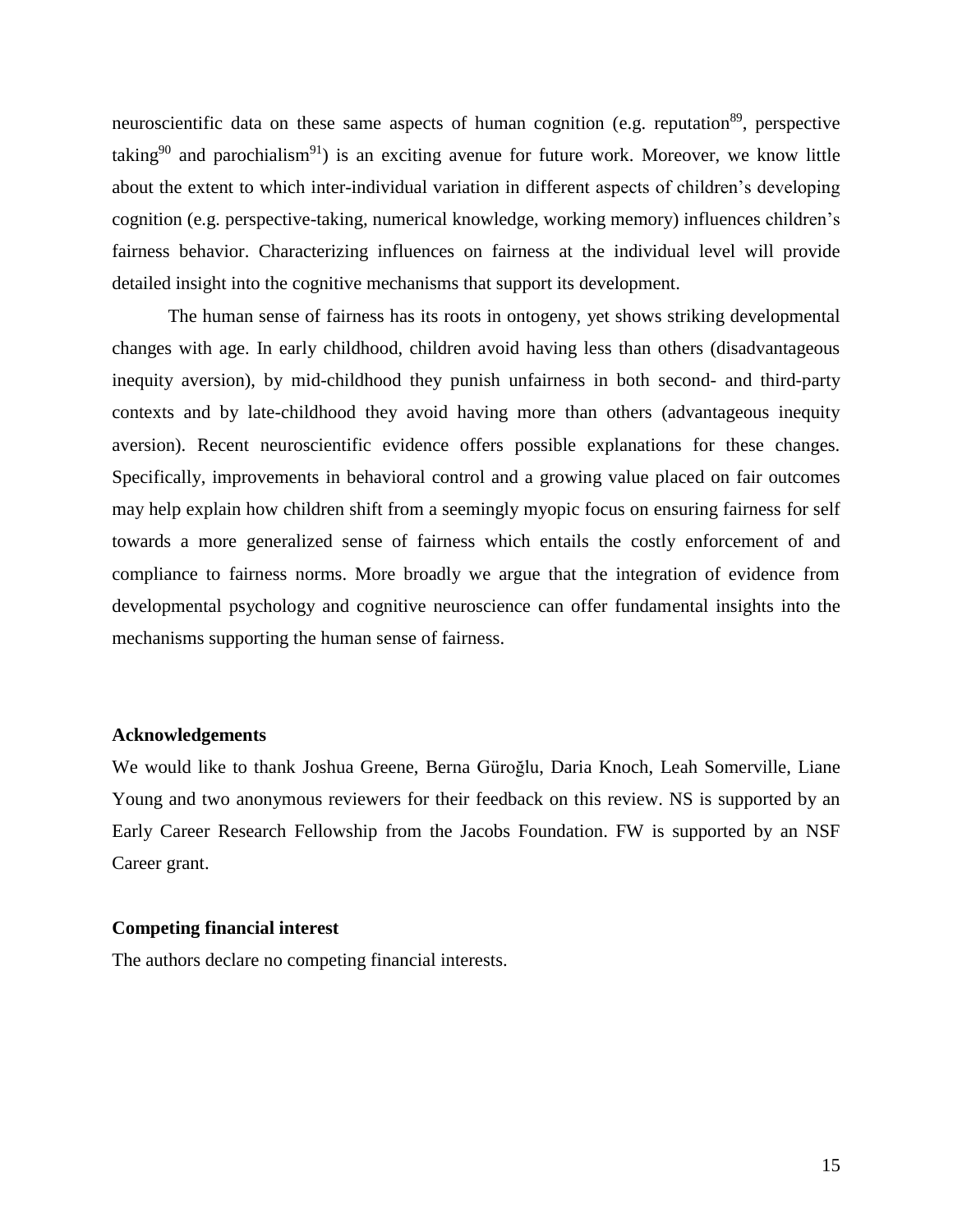# **Figure legends**

**Figure 1**. Diagram of four classes of fairness behavior in children.

**Figure 2**. The emergence of fairness behaviors in childhood.

**Figure 3**. Brain regions supporting fairness behavior in children and adults.

**Figure 4**. Diagram showing the developmental changes in the emergence of fairness behaviors in childhood along with the neurocognitive mechanisms hypothesized to explain the observed shifts from fairness for oneself to fairness for others. Negative emotions such as anger, envy and spite drive reactions towards unfairness to self, presumably mediated by the amygdala (purple) and the anterior insula (green). Incurring costs to follow and enforce social norms and achieve fair outcomes is related to the development of behavioral control, mediated by the development of connectivity between DLPFC (blue) and VMPFC (orange). Finally, we hypothesize that an increased value placed on fairness drives reactions towards unfairness to others, which is linked to increased connectivity of the anterior insula (green) with the striatum (red) and, more importantly, VMPFC (orange).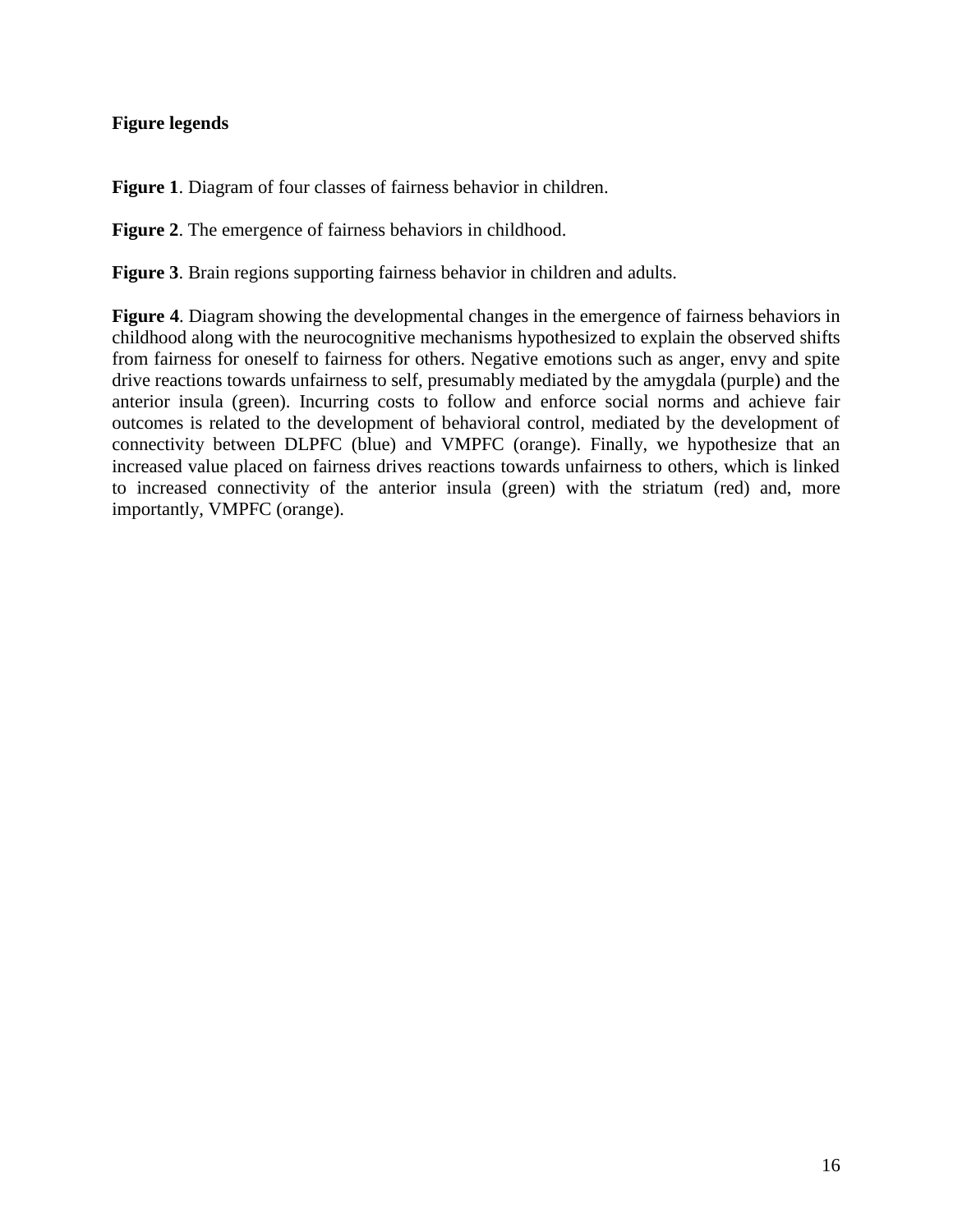# **Boxes**

**Box 1.** Description of economics games

# **Dictator Game**

Player One is given an endowment of a resource and can give some or all of their endowment to Player Two. Player Two is a passive recipient.

# **Inequity Game**

An allocation is distributed between Players One and Two by a third party (e.g. an experimenter). Player One responds to the allocation while Player Two is a passive recipient. If Player One accepts the allocation, both players receive their allocated payoffs. If Player One rejects the allocation, neither player receives a payoff.

# **Third-Party Punishment Game**

A variation of the Dictator Game (see above) in which a third player (Player Three) observes Player One's donation to Player Two. Player Three can then intervene to reduce Player One's earnings, which constitutes third-party punishment.

# **Ultimatum Game**

Player One is given an endowment of a resource and can offer any portion of their endowment to Player Two. Player Two can either accept or reject Player One's offer. If Player Two accepts, they both receive their allocated portions, as proposed by Player One. If Player Two rejects, neither player receives a payoff. Rejections in this context would constitute second-party punishment).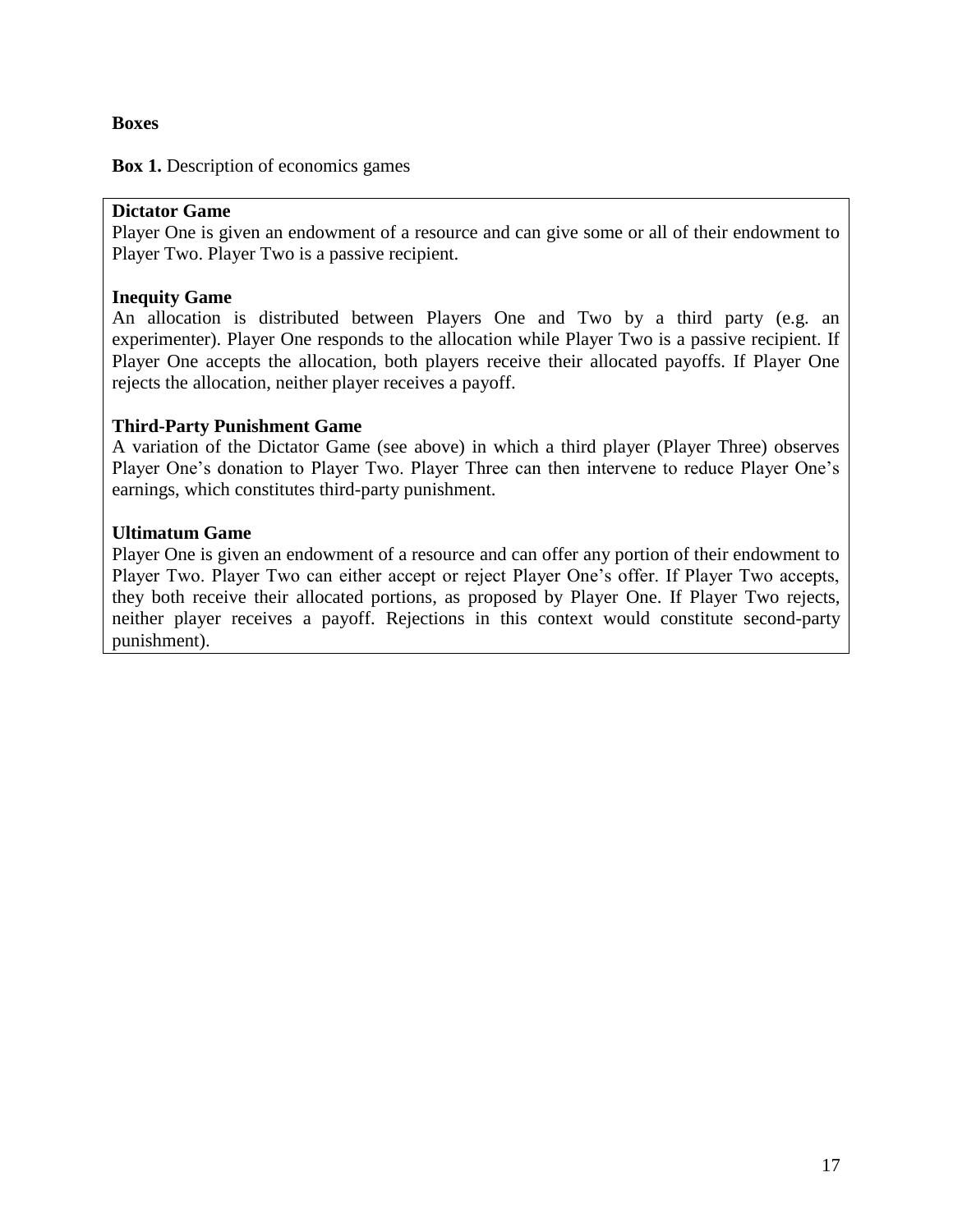### **Box 2. Testing fairness behavior in children**

Research on children's understanding of fairness has a long history in developmental psychology. Early methods focused on interviews and hypothetical scenarios, which have the advantage of removing immediate self-interest and allowing children to express their judgments about fair allocations. However, these methods do not assess children's fairness behavior when actual resources are at stake. A recent integration of methods from behavioral economics into developmental research has allowed for tests of children's fairness behavior when achieving fair outcomes is costly. Often the decisions children face are simplified to reduce the need for considering multiple alternative distributions and to contrast specific choices in order to reveal children's motivations and priorities. There are two main classes of paradigm that have been used to study fairness behavior in children: paradigms in which children can select equality over other options and tasks that measure children's responses to unequal allocations.

## **Choosing equality over other options**

One common choice paradigm for children involves selecting one of two possible distributions of resources between the child and a peer<sup>29,92</sup>. For example, children can choose either one candy each (1-1) or two for the self and zero for the peer (2-0). Children receive other choice sets as well, typically a Prosocial choice (1-1 v 1-0) and an Envy choice (1-1 v 1-2). Analyzing decisions across trials reveals an increasing tendency to choose the equal option with age, which has been interpreted as evidence for the emergence of an egalitarian motive. Variations on these paradigms have also allowed researchers to identify a period in development during which children actively seek an advantage over peers, even when doing so is costly, as opposed to simply avoiding a disadvantage<sup>52</sup>. Children were presented with two distribution options, one of which was equal (2-2) and one of which provided them with an advantage (1-0). Researchers found that 5-6 year olds were willing to accept a lower payoff overall to achieve a relative advantage over their peer.

## **Measuring responses to unfairness**

The choice of an equal outcome in the forced choice tasks above could be supported by several mechanisms: altruistic motives (everyone should get at least one), egalitarian motives (everyone should get the same) or advantageous inequity aversion (I should not get more). In order to examine the specific mechanisms that underlie the choice of equality, a different paradigm is needed. The Inequity Game achieves this by making the equal outcome a) costly and b) not altruistic. Here, children face a forced choice decision that is either equal (0-0) or unequal. Each pair of children tested receives only one form of inequality: disadvantageous inequity (DI), 1-4; or advantageous inequity (AI), 4-1. Children can choose the equal option by rejecting the unequal allocation, so that both children receive nothing, or accept the inequality. Presenting the choices in this way isolates the mechanism at work. Rejecting either DI or AI denies rewards to the peer and is thus not altruistic. Rejections also deny rewards to the self and minimize the total rewards. By comparing children's rejections of DI or AI to rejections of equal allocations (1-1), researchers have identified unique mechanisms that motivate children to choose equal outcomes: disadvantageous inequity aversion (I should not get less than you) and advantageous inequity aversion (I should not get more than you).

While the Inequity Game isolates children's responses to unequal resource distributions, it does not test how children react to intentional unfairness. To test these reactions, the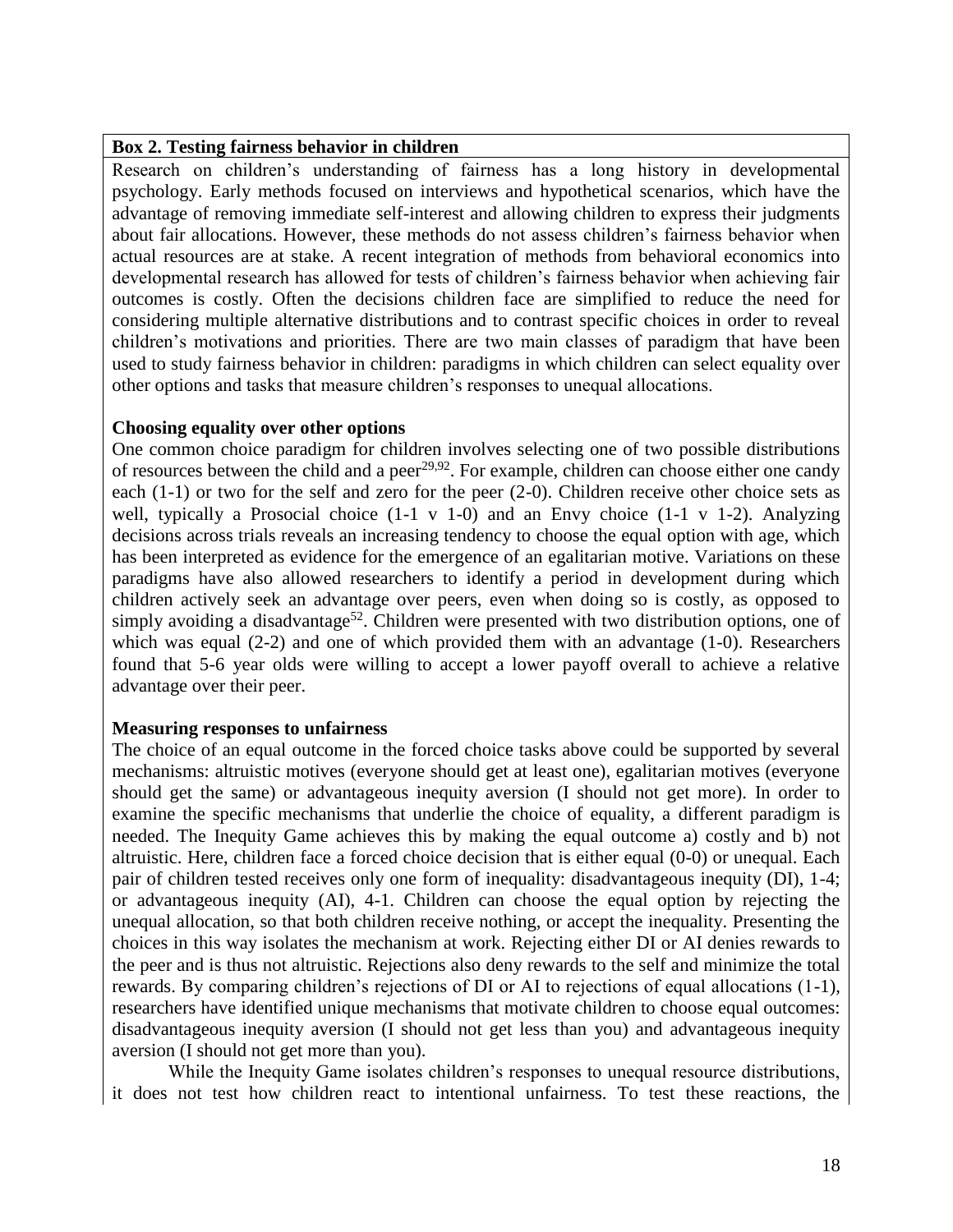Ultimatum Game and Third-Party Punishment Game (Box 1) have been adapted for children. For instance, in one commonly used version of the Ultimatum Game, children are told that they will be paired with a partner who will either accept or reject their offer of resources. They are then presented with all possible resource divisions and asked to select what they would like to do. Using the same method, children can act as responders and either accept or reject offers made by a partner. This method has been successfully implemented in the scanner with children and adolescents, allowing researchers to measure brain activity associated with different fairness behaviors.

----------------------------------------------- Fig 4 about here ------------------------------------------------

**Figure B1.** Three examples of paradigms used to test fairness behavior in children: (A) shows a choice task in which the child has a choice between the equal option, 2 for self and 2 for partner, or the advantageous—but lower overall—option, 1 for self and 0 for partner; (B) shows the Inequity Game used to test children's responses to disadvantageous (upper) and advantageous (lower) unfairness. In this task the actor has access to two handles and decides whether to accept (green handle) or reject (red the handle) different allocations; (C) shows the Ultimatum Game as presented to children in the scanner.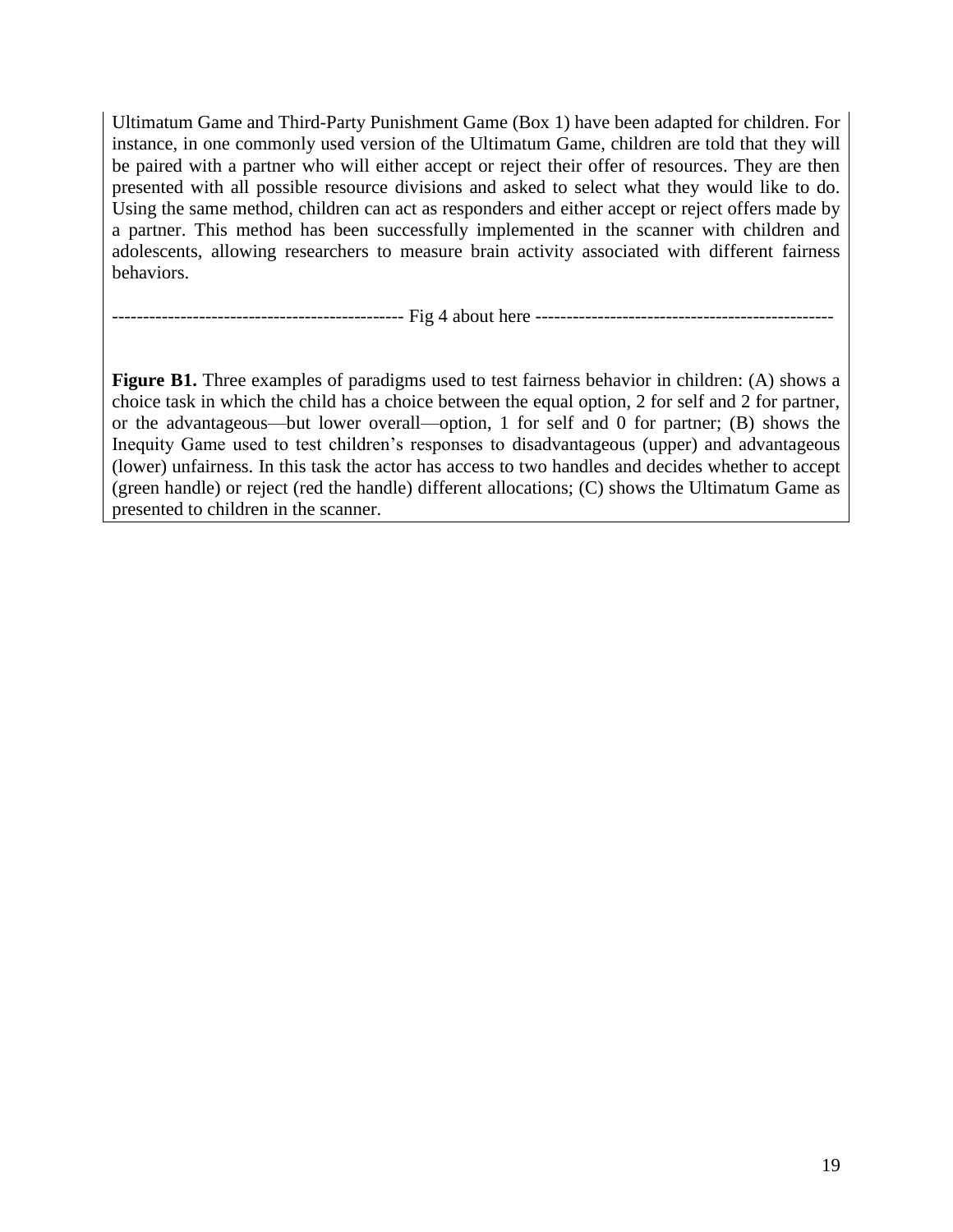# **Box 3. Development of functional networks in childhood**

Studies of brain development have undergone a shift from charting the maturational processes of single regions<sup>93-95</sup> to characterizing structural and functional neural networks<sup>96-98</sup>. The prominent use of resting-state functional connectivity magnetic resonance imaging (rs-fcMRI) could show that connectivity patterns in well-characterized networks such as the default-mode network (i.e. medial prefrontal cortex, precuneus, temporo-parietal junction), the salience network (i.e. anterior cingulate cortex and anterior insula) and a central executive network (i.e. dorsolateral prefrontal cortex and lateral parietal cortices) shift and change drastically throughout childhood<sup>97</sup>. These changes include a decrease in short-range and increase in long-range connectivity<sup>99</sup>, a shift in functional organization from local to global networks<sup>100,101</sup> and increased integration between prominent functional networks from childhood through adulthood<sup>102</sup>. The functional consequences of these changes have been linked to robust developmental changes in higher cognitive functions such as behavioral control<sup>103,104</sup>.

Network properties constitute a fundamental organizing principle of cognitive brain function, which is subject to considerable changes throughout development and in turn accounts for observed changes in cognitive functions. We apply this logic to understanding developmental changes in fairness. Reaching fair decisions is a vastly complex cognitive feat, requiring multiple operations. We argue that this process is subserved by the integration of signals from distal brain regions into a neural signal that guides the decision-making process. This has been shown repeatedly in the context of fair decisions<sup>57,64,66,70</sup> (also see Buckholtz & Marois<sup>77</sup> for a similar approach to mechanisms of norm enforcement). We argue that the development of neural pathways connecting distal brain regions with each other constitutes the key mechanism supporting developmental transitions in fair decision-making.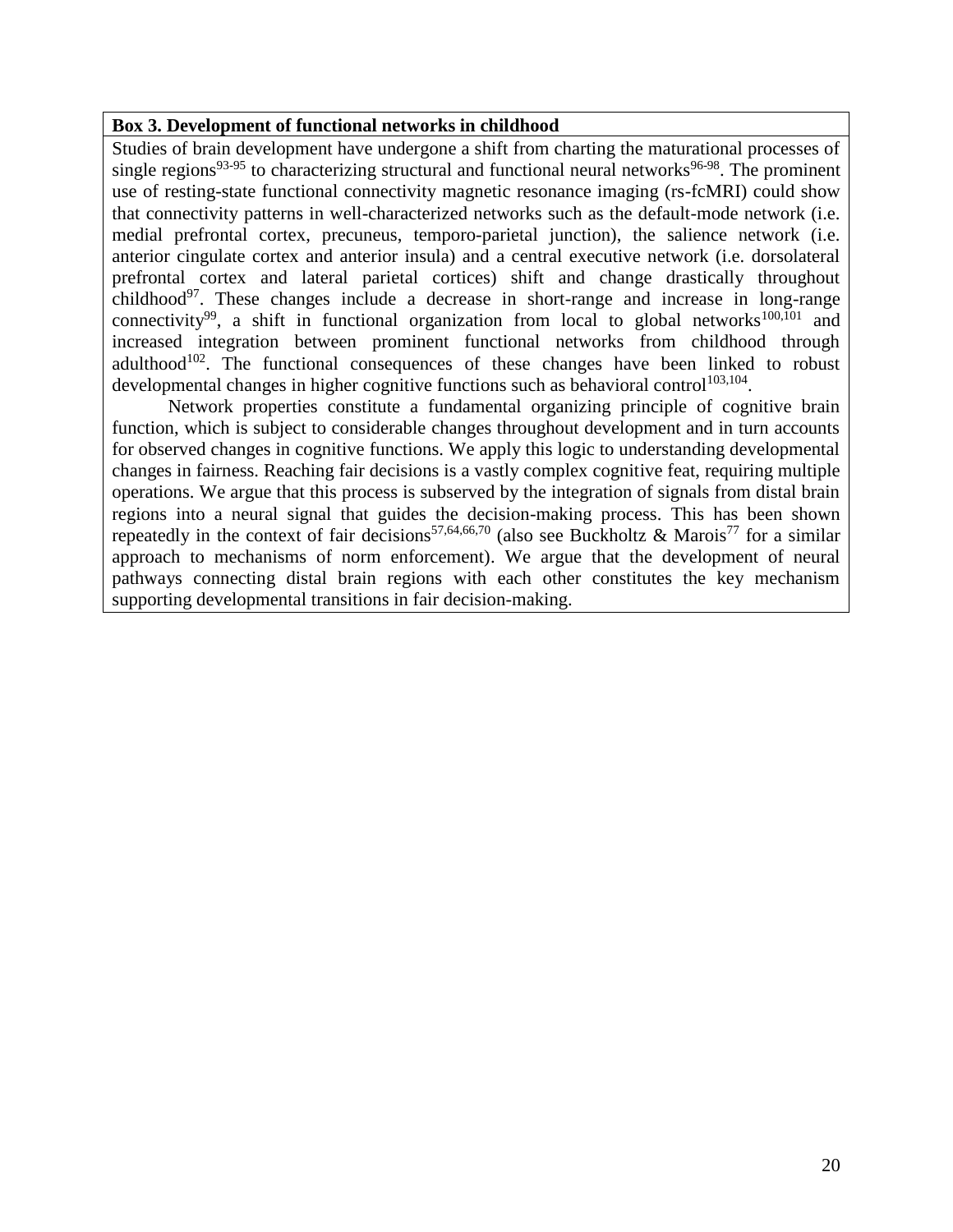# **REFERENCES**

- 1. Tinbergen, N. On aims and methods of ethology. *Zeitschrift für Tierpsychologie* **20,** 410– 433 (1963).
- 2. Bateson, P. & Laland, K. N. Tinbergen's four questions: an appreciation and an update. *Trends Ecol Evol* **28,** 712–718 (2013).
- 3. West-Eberhard, M. J. *Developmental plasticity and evolution*. (Oxford University Press, 2003).
- 4. Aristotle. *The Nicomachean Ethics*. Cambridge, MA: Harvard University Press (1999).
- 5. Rawls, J. *A Theory of Justice*. Cambridge, MA: Harvard University Press (1971).
- 6. Adams, J. S. Inequity in social exchange. *Advances in experimental social psychology*, 2, 267-299 (1965).
- 7. Deutsch, M. Equity, equality, and need: What determines which value will be used as the basis of distributive justice? *Journal of Social Issues* 31, 137-149 (1975).
- 8. Loewenstein, G. F., Thompson, L. & Bazerman, M. H. Social utility and decision making in interpersonal contexts. *Journal of Personality and Social Psychology* **57,** 426 (1989).
- 9. Dawes, C. T., Fowler, J. H., Johnson, T., McElreath, R. & Smirnov, O. Egalitarian motives in humans. *Nature* **446,** 794–796 (2007).
- 10. Camerer, C. Behavioral game theory: Experiments in strategic interaction. Princeton University Press (2003).
- 11. Fehr, E. & Schmidt, K. M. A theory of fairness, competition, and cooperation. *The quarterly journal of economics* **114,** 817–868 (1999).
- 12. Güth, W., Schmittberger, R. & Schwarze, B. An experimental analysis of ultimatum bargaining. *Journal of Economic Behavior and Organization* **3,** 367–388 (1982).
- 13. Henrich, J., Boyd, R., Bowles, S., Camerer, C., Fehr, E., et al. "Economic man" in crosscultural perspective: Behavioral experiments in 15 small-scale societies. *Behavioral and Brain Sciences*, 28(06), 795-815 (2005).
- 14. Fehr, E. & Fischbacher, U. Third-party punishment and social norms. *Evolution and Human Behavior* **25,** 63–87 (2004).
- 15. Henrich, J. *et al.* Costly punishment across human societies. *Science* **312,** 1767–1770 (2006).
- 16. Brosnan, S. F. & de Waal, F. B. M. Evolution of responses to (un)fairness. *Science* **346,** 1251776–1251776 (2014).
- 17. Bräuer, J. & Hanus, D. Fairness in Non-human Primates? *Soc Just Res* **25,** 256–276 (2012).
- 18. McAuliffe, K. & Santos, L. R. In press. Do animals have a sense of fairness? *Atlas of Moral Psychology*
- 19. Jensen, K., Call, J. & Tomasello, M. Chimpanzees are rational maximizers in an ultimatum game. *Science* **318,** 107–109 (2007).
- 20. Proctor, D., Williamson, R. A., de Waal, F. B. M. & Brosnan, S. F. Chimpanzees play the ultimatum game. *Proceedings of the National Academy of Sciences* **110,** 2070–2075 (2013).
- 21. Riedl, K., Jensen, K., Call, J. & Tomasello, M. No third-party punishment in chimpanzees. *Proceedings of the National Academy of Sciences* **109,** 14824–14829 (2012).
- 22. Fehr, E., & Fischbacher, U. Social norms and human cooperation. Trends in cognitive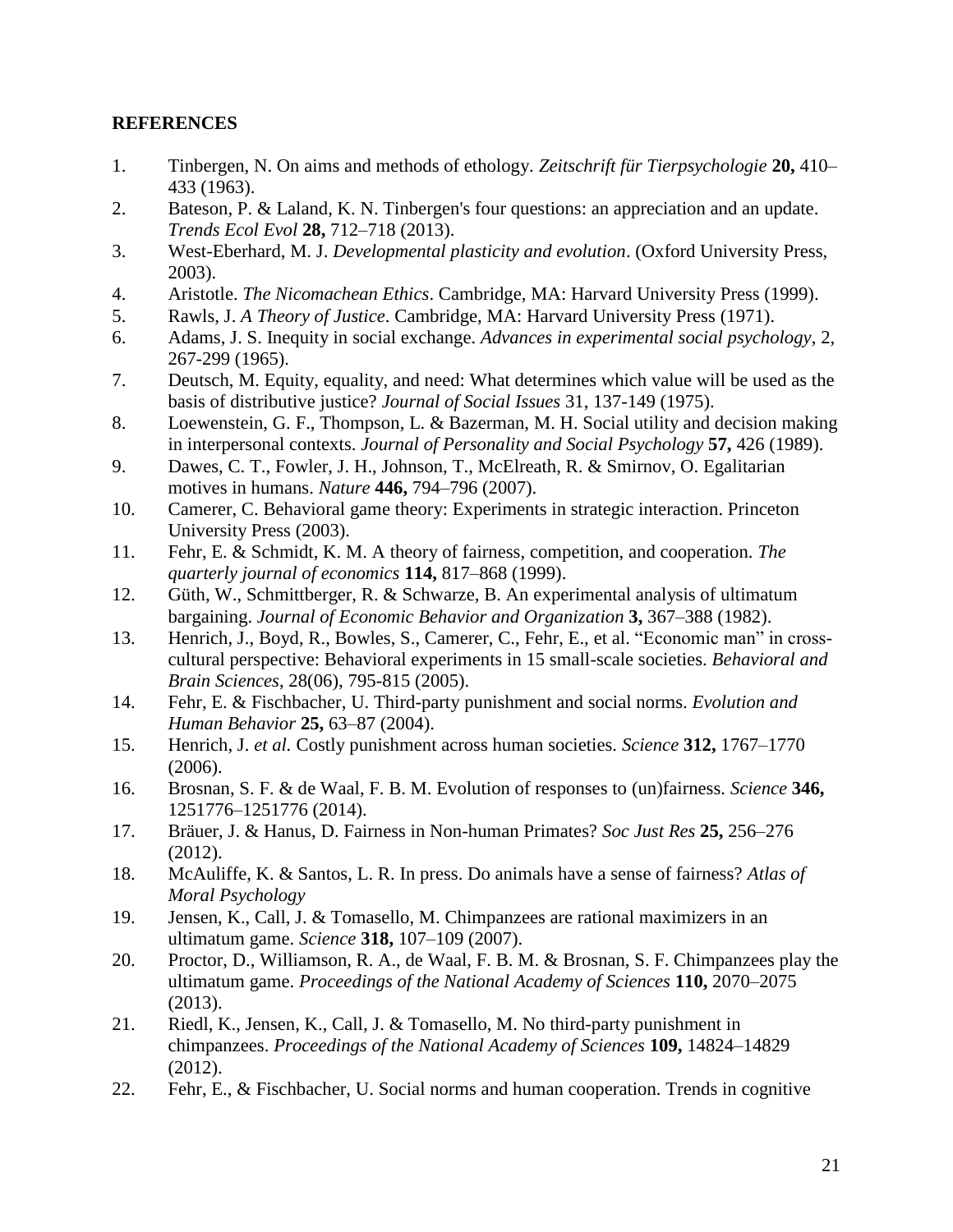sciences, **8**, 185-190 (2004)

- 23. Geraci, A. & Surian, L. The developmental roots of fairness: infants' reactions to equal and unequal distributions of resources. *Developmental Science* **14,** 1012–1020 (2011).
- 24. Schmidt, M. F. H. & Sommerville, J. A. Fairness expectations and altruistic sharing in 15-Month-old human infants. *PLoS ONE* **6,** 1–7 (2011).
- 25. Sloane, S., Baillargeon, R. & Premack, D. Do infants have a sense of fairness? *Psychological Science* **23,** 196–204 (2012).
- 26. Smith, C. E., Blake, P. R. & Harris, P. L. I should but I won't: why young children endorse norms of fair sharing but do not follow them. *PLoS ONE* **8,** e59510 (2013).
- 27. LoBue, V., Nishida, T., Chiong, C., DeLoache, J. S. & Haidt, J. When getting something good is bad: even three-year-olds react to inequality. *Social Development* **20,** 154–170 (2010).
- 28. Blake, P. R. & McAuliffe, K. I had so much it didn't seem fair: Eight-year-olds reject two forms of inequity. *Cognition* **120,** 215–224 (2011).
- 29. Fehr, E., Bernhard, H. & Rockenbach, B. Egalitarianism in young children. *Nature* **454,** 1079–1083 (2008).
- 30. Shaw, A., Choshen-Hillel, S., & Caruso, E. The development of inequity aversion: Understanding when (and why) people give others the bigger piece of the pie. *Psychological Science* **27**, 1352-1359 (2016).
- 31. Chernyak, N., & Kushnir, T. Giving preschoolers choice increases sharing behavior. *Psychological Science* **24**, 1971–1979 (2013).
- 32. McAuliffe, K., Blake, P. R., Kim, G., Wrangham, R. W. & Warneken, F. Social influences on inequity aversion in children. *PLoS ONE* **8,** e80966 (2013).
- 33. McAuliffe, K., Blake, P. R. & Warneken, F. Children reject inequity out of spite. *Biology Letters* **10,** 20140743–20140743 (2014).
- 34. Blake, P. R., McAuliffe, K., Corbit, J., Callaghan, T. C. & Barry, O. The ontogeny of fairness in seven societies. *Nature* 528, 258-261 (2015).
- 35. Wittig, M., Jensen, K. & Tomasello, M. Five-year-olds understand fair as equal in a miniultimatum game. *Journal of Experimental Child Psychology* 116, 324-337 (2013).
- 36. Lucas, M. M., Wagner, L. & Chow, C. Fair game: The intuitive economics of resource exchange in four-year olds. *Journal of Social, Evolutionary, and Cultural Psychology* 2(3), 74 (2008).
- 37. Bereby-Meyer, Y. & Fiks, S. Changes in negative reciprocity as a function of age. *Journal of Behavioral Decision Making*, 26(4), 397-403 (2013).
- 38. Gummerum, M. & Chu, M. T. Outcomes and intentions in children's, adolescents', and adults' second- and third-party punishment behavior. *Cognition* **133,** 97–103 (2014).
- 39. Sutter, M. Outcomes versus intentions: On the nature of fair behavior and its development with age. *Journal of Economic Psychology* **28,** 69–78 (2007).
- 40. Sally, D. & Hill, E. The development of interpersonal strategy: Autism, theory-of-mind, cooperation and fairness. *Journal of Economic Psychology* **27,** 73–97 (2006).
- 41. Castelli, I., Massaro, D., Sanfey, A. G. & Marchetti, A. Fairness and intentionality in children's decision-making. *International Review of Economics* **57,** 269–288 (2010).
- 42. Castelli, I., Massaro, D., Bicchieri, C., Chavez, A. & Marchetti, A. Fairness norms and theory of mind in an ultimatum game: judgments, offers, and decisions in school-aged children. *PLoS ONE* **9,** e105024 (2014).
- 43. Harbaugh, W., Krause, K. & Liday, S. Bargaining by children. *University of Oregon*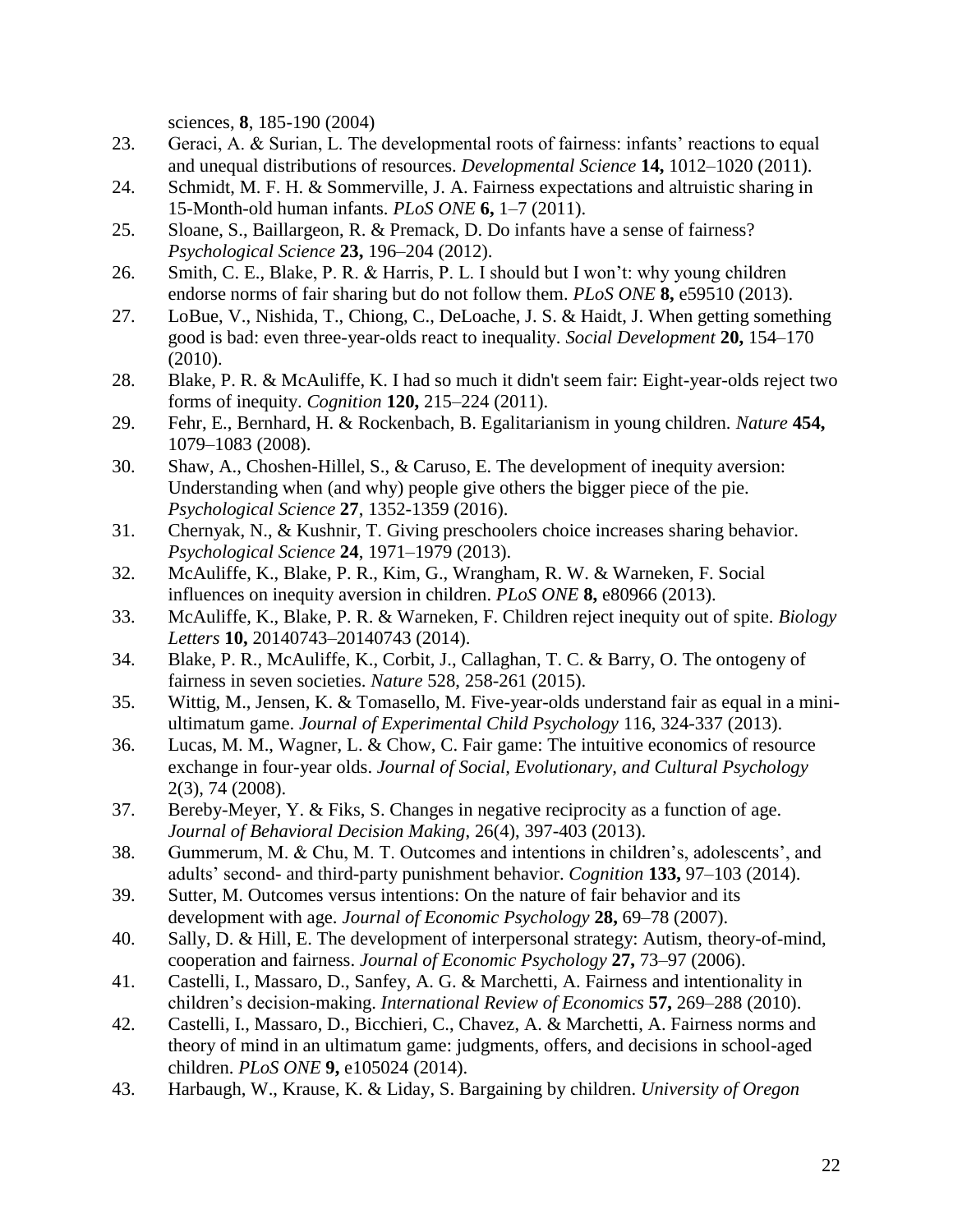*Economics Working Paper*

- 44. Steinbeis, N., Bernhardt, B. C. & Singer, T. Impulse control and underlying functions of the left DLPFC mediate age-related and age-independent individual differences in strategic social behavior. *Neuron* **73,** 1040–1051 (2012).
- 45. Güroğlu, B., van den Bos, W. & Crone, E. A. Fairness considerations: increasing understanding of intentionality during adolescence. *Journal of Experimental Child Psychology* **104,** 398–409 (2009).
- 46. Castelli, I., Massaro, D., Sanfey, A. G. & Marchetti, A. Fairness and intentionality in children's decision-making. *Int Rev Econ* **57,** 269–288 (2010).
- 47. Hamlin, J. K. & Wynn, K. Young infants prefer prosocial to antisocial others. *Cognitive Development* **26,** 30–39 (2011).
- 48. Hamlin, J. K., Wynn, K., Bloom, P. & Mahajan, N. How infants and toddlers react to antisocial others. *Proceedings of the National Academy of Sciences* **108,** 19931–19936 (2011).
- 49. McAuliffe, K., Jordan, J. J. & Warneken, F. Costly third-party punishment in young children. *Cognition* **134,** 1–10 (2015).
- 50. Salali, G. D., Juda, M. & Henrich, J. Transmission and development of costly punishment in children. *Evolution and Human Behavior* **36,** 86–94 (2015).
- 51. Jordan, J. J., McAuliffe, K. & Warneken, F. Development of in-group favoritism in children's third-party punishment of selfishness. *Proceedings of the National Academy of Sciences* **111,** 12710–12715 (2014).
- 52. Sheskin, M., Bloom, P. & Wynn, K. Anti-equality: Social comparison in young children. *Cognition* **130,** 152–156 (2014).
- 53. Shaw, A. & Olson, K. R. Children discard a resource to avoid inequity. *Journal of Experimental Psychology: General* **141,** 382–395 (2012).
- 54. Munakata, Y., Snyder, H. R. & Chatham, C. H. Developing cognitive control: three key transitions. *Current Directions in Psychological Science* **21,** 71–77 (2012).
- 55. Zelazo, P. D. *et al.* II. NIH Toolbox Cognition Battery (CB): measuring executive function and attention. *Monogr Soc Res Child Dev* **78,** 16–33 (2013).
- 56. Fehr, E. & Camerer, C. F. Social neuroeconomics: the neural circuitry of social preferences. *Trends Cogn Sci* **11,** 419–427 (2007).
- 57. Feng, C. *et al.* Diffusion of responsibility attenuates altruistic punishment: A functional magnetic resonance imaging effective connectivity study. *Hum. Brain Mapp.* **37,** 663– 677 (2016).
- 58. Gabay, A. S., Radua, J., Kempton, M. J. & Mehta, M. A. Neuroscience and Biobehavioral Reviews. *Neuroscience and biobehavioral reviews* **47,** 549–558 (2014).
- 59. Ruff, C. C. & Fehr, E. The neurobiology of rewards and values in social decision making. *Nat Rev Neurosci* **15,** 549–562 (2014).
- 60. Steinbeis, N. & Singer, T. Journal of Experimental Child Psychology. *Journal of Experimental Child Psychology* **115,** 198–209 (2013).
- 61. Phelps, E. A. Emotion and cognition: insights from studies of the human amygdala. *Annu. Rev. Psychol.* **57,** 27–53 (2006).
- 62. Barrett, L. F., Bliss-Moreau, E., Duncan, S. L., Rauch, S. L. & Wright, C. I. The amygdala and the experience of affect. *Social Cognitive and Affective Neuroscience* **2,** 73–83 (2007).
- 63. Feinstein, J. S., Adolphs, R., Damasio, A. & Tranel, D. The human amygdala and the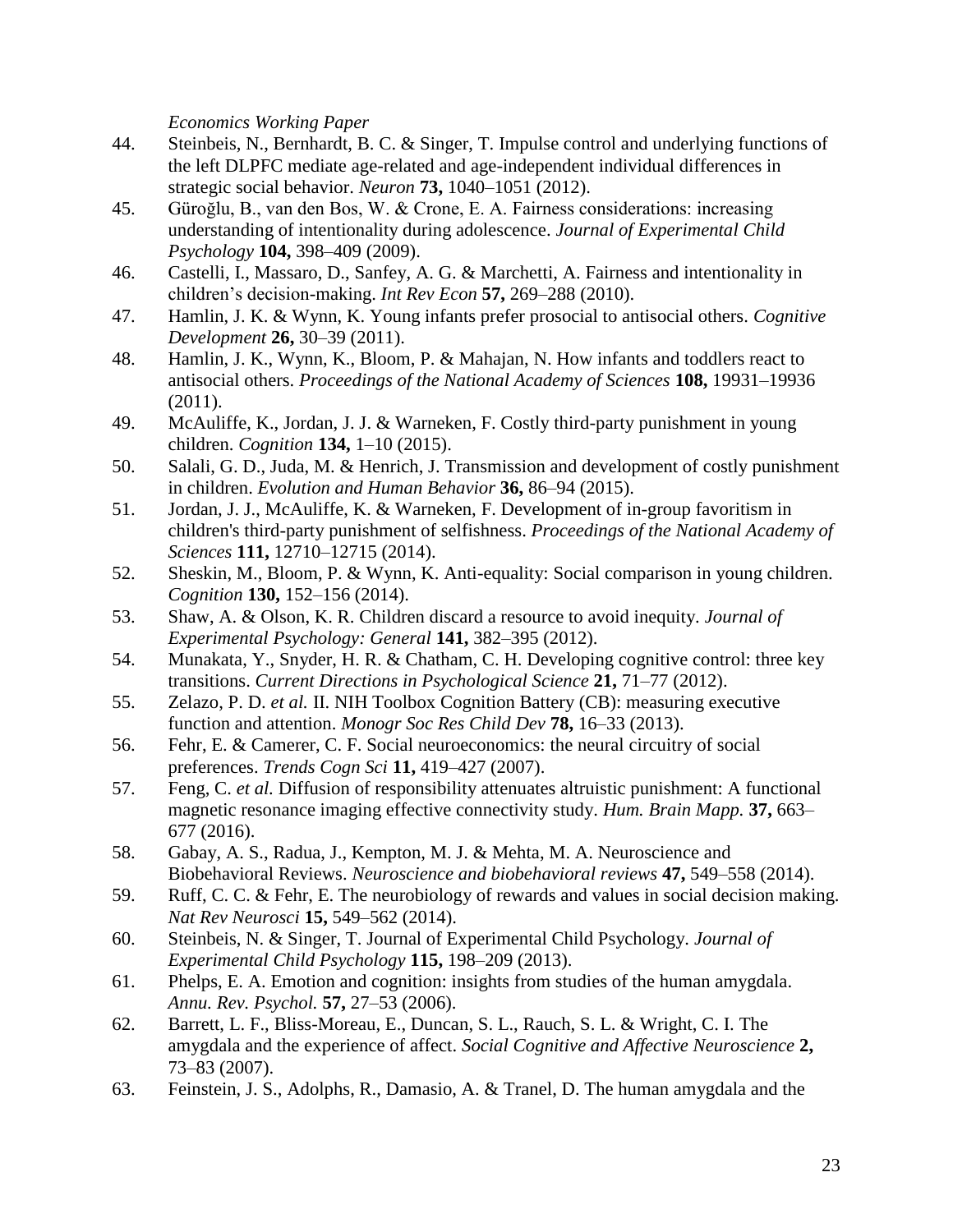induction and experience of fear. *Current Biology* **21,** 34–38 (2011).

- 64. Yu, R., Calder, A. J. & Mobbs, D. Overlapping and distinct representations of advantageous and disadvantageous inequality. *Hum. Brain Mapp.* **35,** 3290–3301 (2014).
- 65. Sanfey, A. G., Rilling, J. K., Aronson, J. A., Nystrom, L. E. & Cohen, J. D. The neural basis of economic decision-making in the Ultimatum Game. *Science* **300,** 1755–1758 (2003).
- 66. Baumgartner, T., Knoch, D., Hotz, P., Eisenegger, C. & Fehr, E. Dorsolateral and ventromedial prefrontal cortex orchestrate normative choice. *Nat Neurosci* **14,** 1468– 1474 (2011).
- 67. Güroğlu, B., van den Bos, W., Rombouts, S. A. R. B. & Crone, E. A. Unfair? It depends: Neural correlates of fairness in social context. *Social Cognitive and Affective Neuroscience* **5,** 414–423 (2010).
- 68. Corradi-Dell'Acqua, C., Civai, C., Rumiati, R. I. & Fink, G. R. Disentangling self- and fairness-related neural mechanisms involved in the Ultimatum Game: an fMRI study. *Social Cognitive and Affective Neuroscience* **8,** 424–431 (2013).
- 69. Civai, C., Crescentini, C., Rustichini, A. & Rumiati, R. I. Equality versus self-interest in the brain: Differential roles of anterior insula and medial prefrontal cortex. *NeuroImage* **62,** 102–112 (2012).
- 70. Zhong, S., Chark, R., Hsu, M. & Chew, S. H. Computational substrates of social norm enforcement by unaffected third parties. *NeuroImage* **129,** 95–104 (2016).
- 71. Carter, C., Van Veen, V., Botvinick, M., Cohen, J. & Stenger, V. A. Conflict and the evaluative functions of the anterior cingulate: Converging evidence from event-related fMRI and high density ERP. *NeuroImage* **13,** S305–S305 (2001).
- 72. Knoch, D., Pascual-Leone, A., Meyer, K., Treyer, V. & Fehr, E. Diminishing reciprocal fairness by disrupting the right prefrontal cortex. *Science* **314,** 829–832 (2006).
- 73. van't Wout, M., Kahn, R. S., Sanfey, A. G. & Aleman, A. Repetitive transcranial magnetic stimulation over the right dorsolateral prefrontal cortex affects strategic decision-making. *Neuroreport* **16,** 1849–1852 (2005).
- 74. de Quervain, D. *et al.* The neural basis of altruistic punishment. *Science* **305,** 1254–1258 (2004).
- 75. Ruff, C. C., Ugazio, G. & Fehr, E. Changing Social Norm Compliance with Noninvasive Brain Stimulation. *Science* **342,** 482–484 (2013).
- 76. Spitzer, M., Fischbacher, U., Herrnberger, B., Grön, G. & Fehr, E. The neural signature of social norm compliance. *Neuron* **56,** 185–196 (2007).
- 77. Buckholtz, J. W. & Marois, R. The roots of modern justice: Cognitive and neural foundations of social norms and their enforcement. *Nat Neurosci* **15,** 655–661 (2012).
- 78. Buckholtz, J. W. *et al.* From blame to punishment: disrupting prefrontal cortex activity reveals norm enforcement mechanisms. *Neuron* **87,** 1369–1380 (2015).
- 79. Blake, P. R., Piovesan, M., Montinari, N. & Warneken, F. Prosocial norms in the classroom: The role of self-regulation in following norms of giving. *Journal of Economic Behavior & Organization* **115**, 18-29 (2015).
- 80. Steinbeis, N. & Crone, E. A. In press. The link between cognitive control and decisionmaking across child and adolescent development. *Current Opinion in Behavioral Sciences*
- 81. Lamm, C., Decety, J. & Singer, T. Meta-analytic evidence for common and distinct neural networks associated with directly experienced pain and empathy for pain.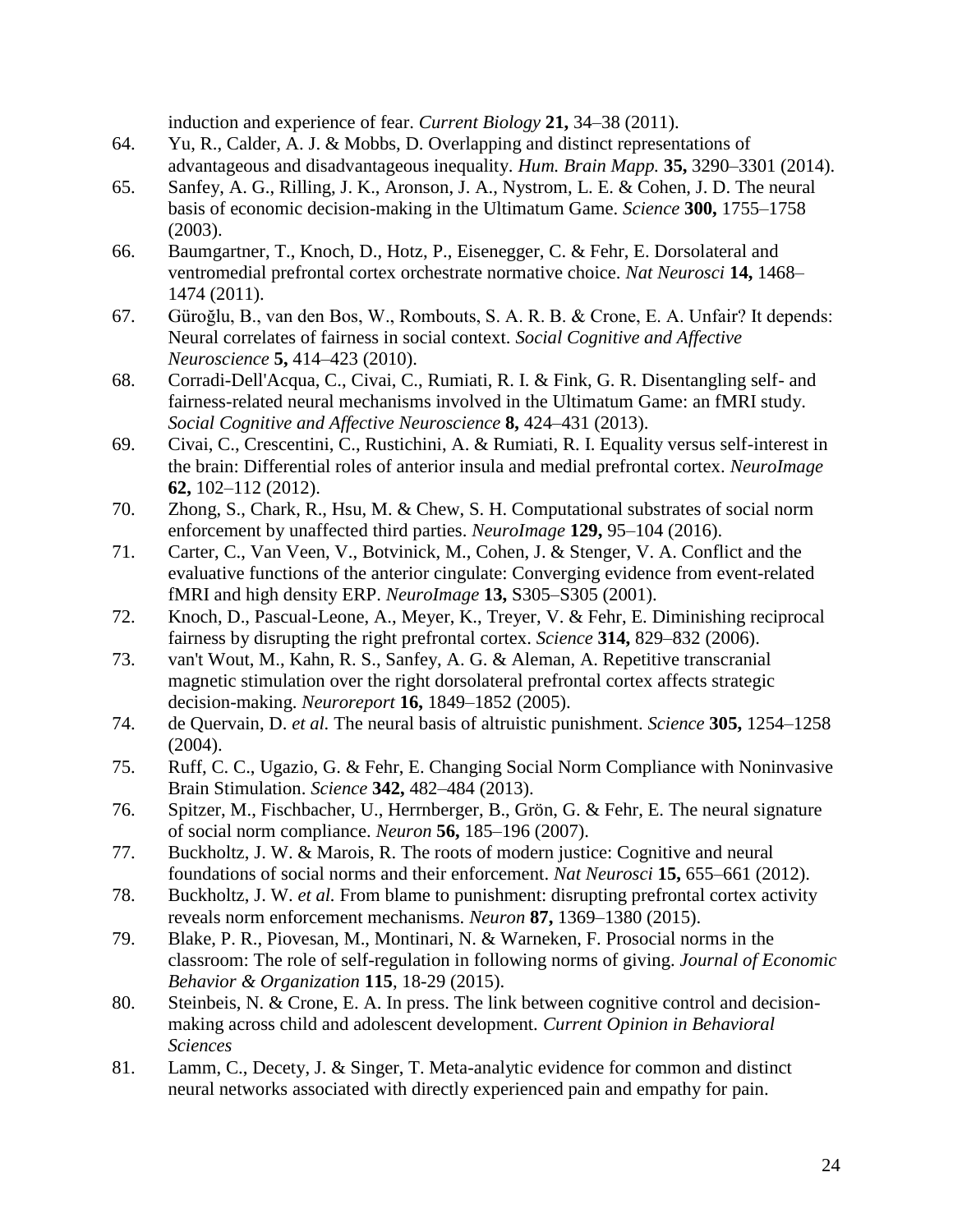*NeuroImage* **54,** 2492–2502 (2011).

- 82. Dawes, C. T. *et al.* Neural basis of egalitarian behavior. *P Natl Acad Sci Usa* **109,** 6479– 6483 (2012).
- 83. Corradi-Dell'Acqua, C., Tusche, A., Vuilleumier, P. & Singer, T. Cross-modal representations of first-hand and vicarious pain, disgust and fairness in insular and cingulate cortex. *Nature Communications* **7,** 10904 (2016).
- 84. Grocke, P., Rossano, F. & Tomasello, M. Procedural justice in children: Preschoolers accept unequal resource distributions if the procedure provides equal opportunities. *Journal of Experimental Child Psychology* **140,** 197–210 (2015).
- 85. Smith, C. E. & Warneken, F. Children's reasoning about distributive and retributive justice across development. *Developmental Psychology* **52,** 613–628 (2016).
- 86. Shaw, A. *et al.* Children develop a veil of fairness. *Journal of Experimental Psychology: General* **143,** 363–375 (2014).
- 87. Takagishi, H., Kameshima, S., Schug, J., Koizumi, M. & Yamagishi, T. Theory of mind enhances preference for fairness. *Journal of Experimental Child Psychology* **105,** 130– 137 (2010).
- 88. Kanngiesser, P. & Warneken, F. Young Children Consider Merit when Sharing Resources with Others. *PLoS ONE* **7,** e43979 (2012).
- 89. Knoch, D. *et al.* Disrupting the Prefrontal Cortex Diminishes the Human Ability to Build a Good Reputation. *P Natl Acad Sci Usa* **106,** 20895–20899 (2009).
- 90. Saxe, R. & Kanwisher, N. People thinking about thinking people. The role of the temporo-parietal junction in 'theory of mind'. *NeuroImage* **19,** 1835–1842 (2003).
- 91. Baumgartner, T., Schiller, B., Rieskamp, J., Gianotti, L. R. R. & Knoch, D. Diminishing parochialism in intergroup conflict by disrupting the right temporo-parietal junction. *Social Cognitive and Affective Neuroscience* **9,** 653–660 (2014).
- 92. Thompson, C., Barresi, J. & Moore, C. The development of future-oriented prudence and altruism in preschoolers. *Cognitive Development* **12,** 199–212 (1997).
- 93. Gogtay, N. *et al.* Dynamic mapping of human cortical development during childhood through early adulthood. *P Natl Acad Sci Usa* **101,** 8174–8179 (2004).
- 94. Shaw, P. *et al.* Intellectual ability and cortical development in children and adolescents. *Nature* **440,** 676–679 (2006).
- 95. Sowell, E. R. Longitudinal Mapping of Cortical Thickness and Brain Growth in Normal Children. *Journal of Neuroscience* **24,** 8223–8231 (2004).
- 96. Lebel, C. & Beaulieu, C. Longitudinal Development of Human Brain Wiring Continues from Childhood into Adulthood. *Journal of Neuroscience* **31,** 10937–10947 (2011).
- 97. Power, J. D., Fair, D. A., Schlaggar, B. L. & Petersen, S. E. The Development of Human Functional Brain Networks. *Neuron* **67,** 735–748 (2010).
- 98. Zielinski, B. A., Gennatas, E. D., Zhou, J., Seeley, W. W. & Raichle, M. E.
- 99. Kelly, A. M. C. *et al.* Development of Anterior Cingulate Functional Connectivity from Late Childhood to Early Adulthood. *Cerebral Cortex* **19,** 640–657 (2009).
- 100. Fair, D. A. *et al.* Development of Distinct Control Networks through Segregation and Integration. *P Natl Acad Sci Usa* **104,** 13507–13512 (2007).
- 101. Supekar, K., Musen, M. & Menon, V. Development of Large-Scale Functional Brain Networks in Children. *PLoS Biol* **7,** (2009).
- 102. Uddin, L. Q., Supekar, K. S., Ryali, S. & Menon, V. Dynamic Reconfiguration of Structural and Functional Connectivity Across Core Neurocognitive Brain Networks with